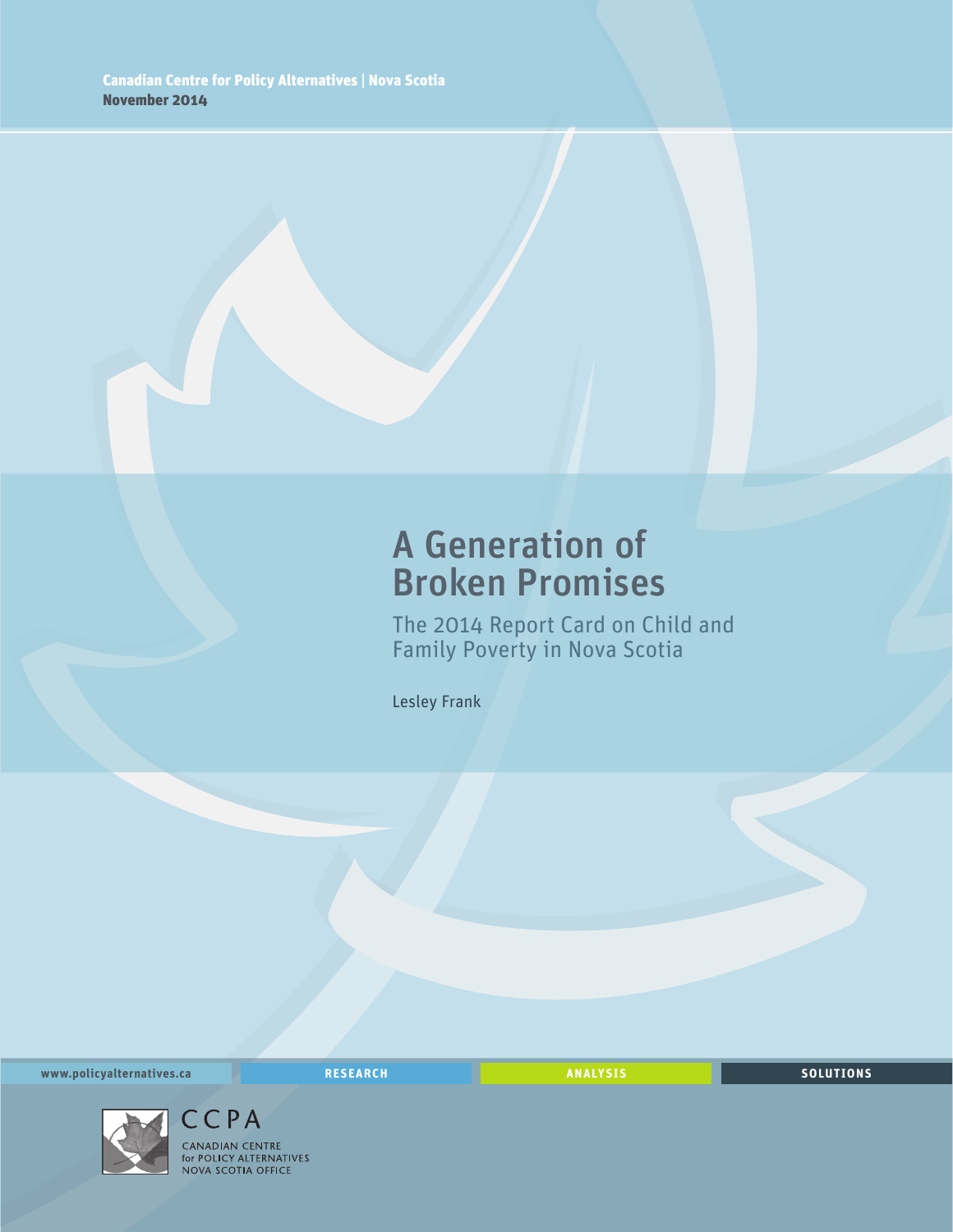

CCPA CANADIAN CENTRE **EXEMPLIER CERVINE**<br>for POLICY ALTERNATIVES **CENTRE CANADIEN** de POLITIQUES ALTERNATIVES

#### **ISBN 978-1-77125-172-3**

This report is available free of charge at www. policyalternatives.ca. Printed copies may be ordered through the CCPA National Office for \$10.

#### **Please make a donation...**

**Help us to continue to offer our publications free online.**

With your support we can continue to produce high quality research—and make sure it gets into the hands of citizens, journalists, policy makers and progressive organizations. Visit www.policyalternatives.ca or call 613-563-1341 for more information.

The opinions and recommendations in this report, and any errors, are those of the authors, and do not necessarily reflect the views of the publishers or funders of this report.



#### **About the authors**

Dr. Lesley Frank is an Assistant Professor in the Department of Sociology at Acadia University. She is also a CCPA-NS Research Associate and has co-authored or single authored the Child Poverty Report Card for Nova Scotia for eleven years. Dr. Frank researches in the area of family poverty, food insecurity, and health inequity. She has also worked as a community-based researcher and spent several years providing pre-natal services and family resource support to women living in low-income in the Annapolis Valley.

#### **Acknowledgements**

The author would like to thank Christine Saulnier, Nova Scotia Director of the Canadian Centre for Policy Alternatives and Stella Lord, Research Associate of CCPA-NS and coordinator of the Community Society to End Poverty in Nova Scotia (CSEP-NS), for their patience, expertise and support in producing this report. Thanks are also owed to members of the Campaign 2000 National Steering Committee for their ongoing discussion and work related to the release of National and Provincial Child Poverty Report Cards. Finally the author would like to thank Pauline Raven and Joanna LaTulippe-Rochon for their initiative and passion in producing the early cards in Nova Scotia, and their, along with Michelle Ward and Sheri Lecker's thoughtful reflections on the realities of family and child poverty over the last 25 years.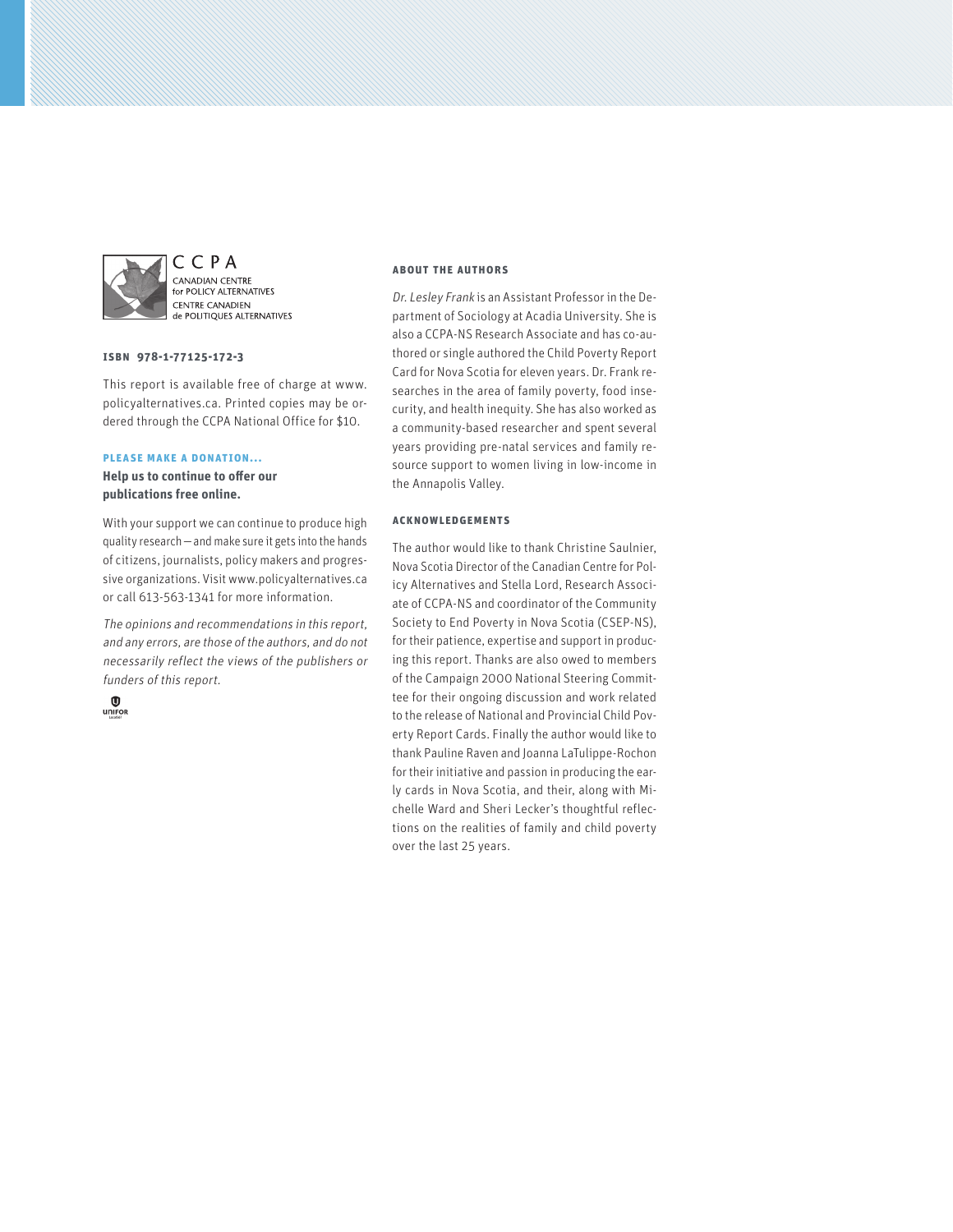#### **[A Generation of Broken Promises](#page-4-0)**

- [Introduction](#page-4-0)
- [Background: What Does the Child Poverty Rate Mean?](#page-6-0)
- [The Record 1989–2012: Child Poverty Has Increased](#page-7-0)
- [The Most Vulnerable in 2012](#page-10-0)
- [The Impact of Child Poverty](#page-13-0)
- [Ending Child Poverty](#page-14-0)
- [Conclusion](#page-19-0)
- **[Appendix](#page-21-0)**
- [Data Sources](#page-21-0)
- **[Notes](#page-23-0)**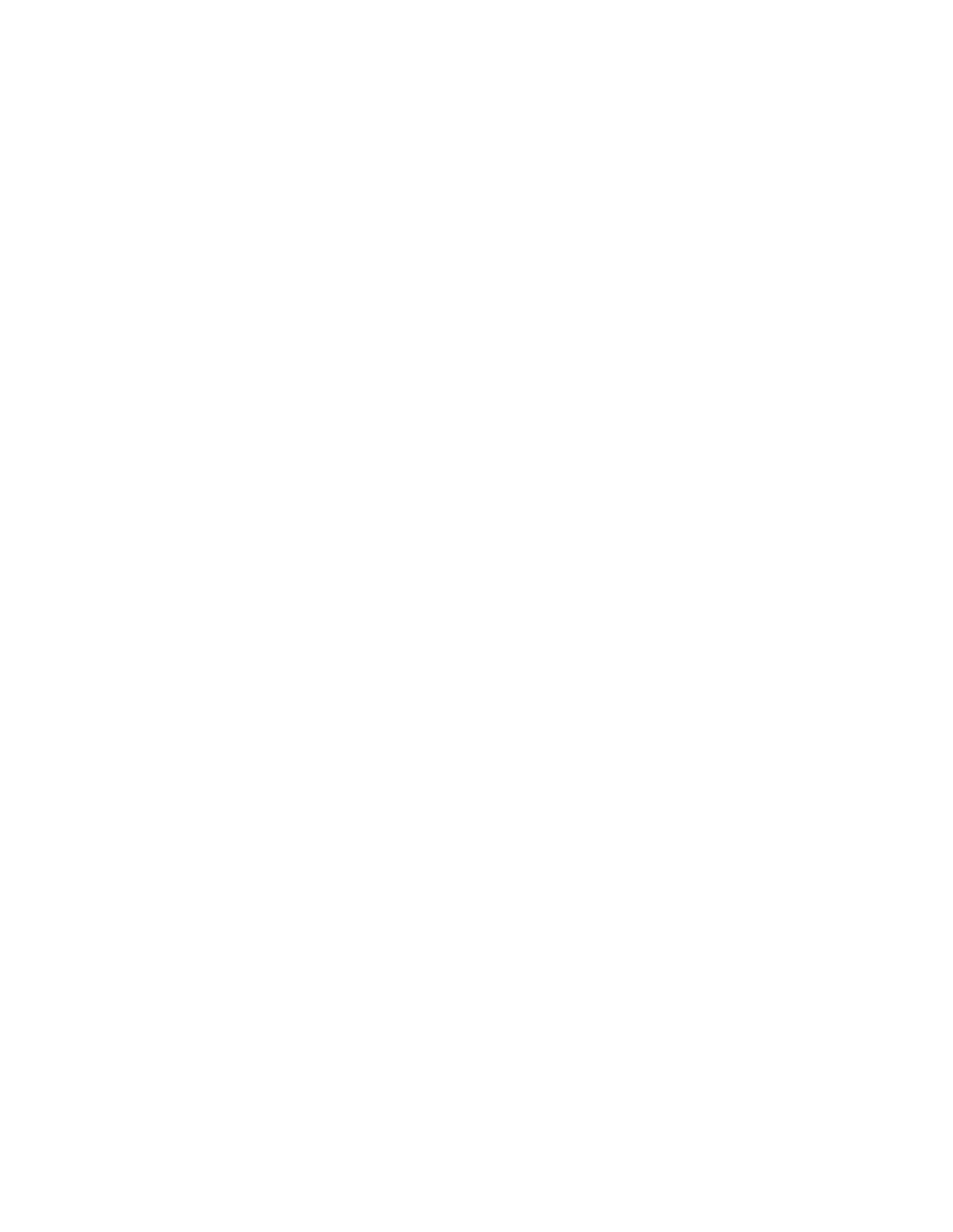# <span id="page-4-0"></span>A Generation of Broken Promises

The 2014 Report Card on Child and Family Poverty in Nova Scotia

## **Introduction**

It has been 25 years since the resolution to end child poverty by the year 2000 was passed unanimously in the Canadian House of Commons.

"This House seek(s) to achieve the goal of eliminating poverty among Canadian children by the year 2000". —House of Commons, November 24, 1989

The UNICEF Research Centre's Report Card 11: Measuring Child-Well Being in Rich Nations ranks Canada 25<sup>st</sup> out of 35 industrial countries on the measure of child poverty with a child poverty rate of  $14\%$ . Canada ranks  $17<sup>th</sup>$ out of 29 countries on overall child well-being.<sup>1</sup> As the UNICEF report card states clearly: "failure to protect and promote the well-being of children is associated with increased risk across a wide range of later-life outcomes. Those outcomes range from impaired cognitive development to lower levels of school achievement, from reduced skills and expectations to lower productivity and earnings, from higher rates of unemployment to increased dependence on welfare, from the prevalence of antisocial behaviour to involvement in crime, from the greater likelihood of drug and alcohol abuse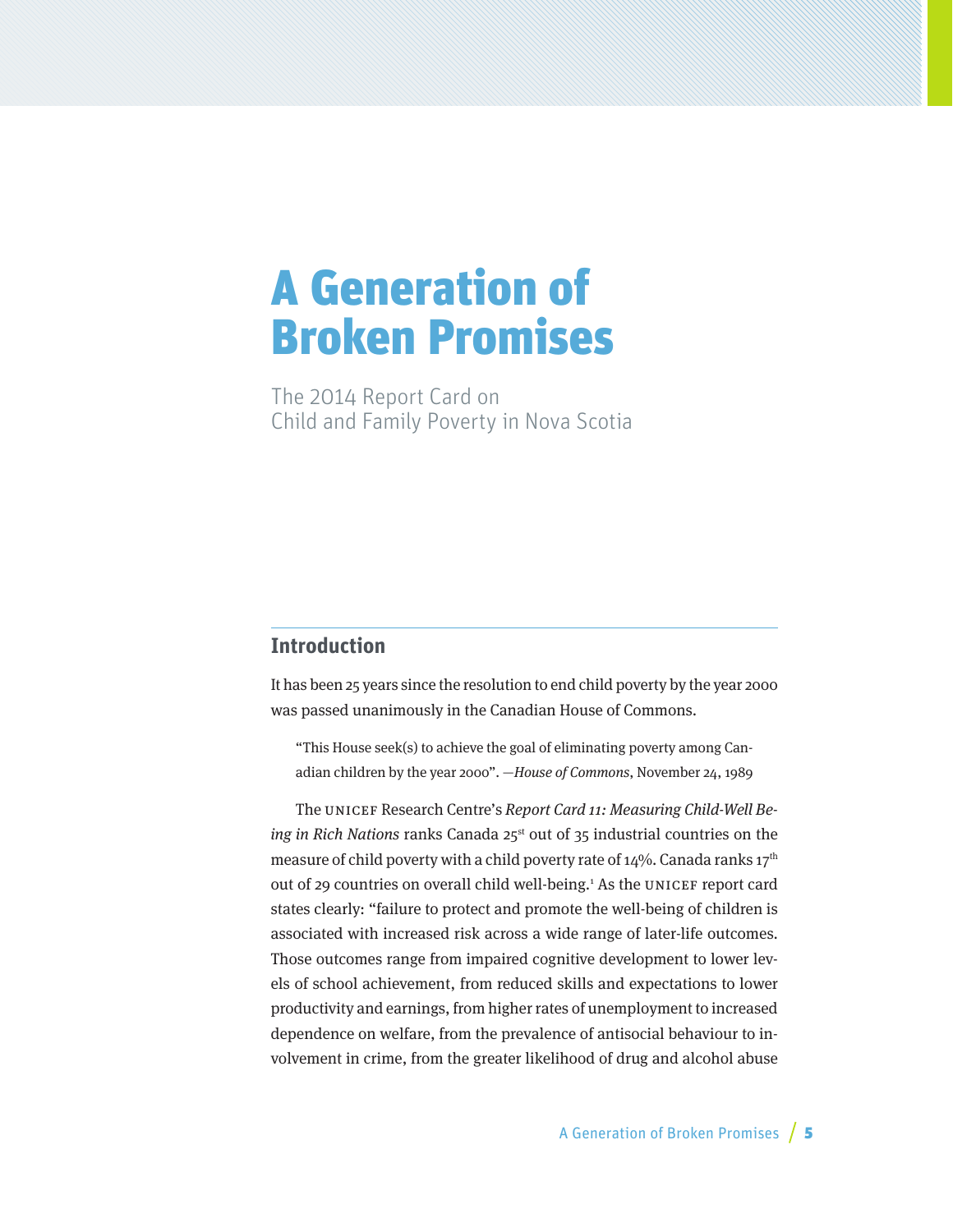to higher levels of teenage births, and from increased health care costs to a higher incidence of mental illness."<sup>2</sup>

This 25<sup>th</sup> anniversary of the House of Commons pledge to end child poverty must be a time for serious reflection on family and child poverty across our country. Nova Scotia Child and Family Poverty Report Cards have tracked progress on this commitment since 1999. The year 2000 came and not only was child poverty eradication far from achieved, it had actually increased quite substantially since 1989. The current report compares the most recent data (2012) to the year the pledge was made and to the year 2000 in which child poverty was to be eradicated.

Nova Scotia's first report card included the following adapted poem by Gabriela Mistral, Nobel Prize winning poet from Chile.

#### **The Child's Name is "Today"**

We are guilty of many errors and faults But our worst crime is abandoning the children, Neglecting the fountain of life. Many things we need can wait. The child cannot. Right now is the time bones are being formed, Blood is being made, senses are being developed. To the child we cannot answer, "Tomorrow", The child's name is "Today".

When the authors of the first Nova Scotia Child Poverty Report Card were asked,<sup>3</sup> Pauline Raven and JoAnna LaTulippe-Rochon said that they felt it is important to reflect on this poem once again. They offer,

Can Canada show the girl and boy standing before us today that they matter more than all the millions abandoned between 1989 and 2014? Study after study describes poverty as a profound and damning thing for child development. The political response has been to watch poverty levels dip and rise. On the sidelines, statisticians have debated how measurement might best occur...too often with a view to reporting the lowest numbers possible. There have been champions. Despite that Canada has arrived at a shameful place.

Right now our inaction tells the world this nation thinks one in four children are not worth it.

Not worth feeding.

Not worth shelter.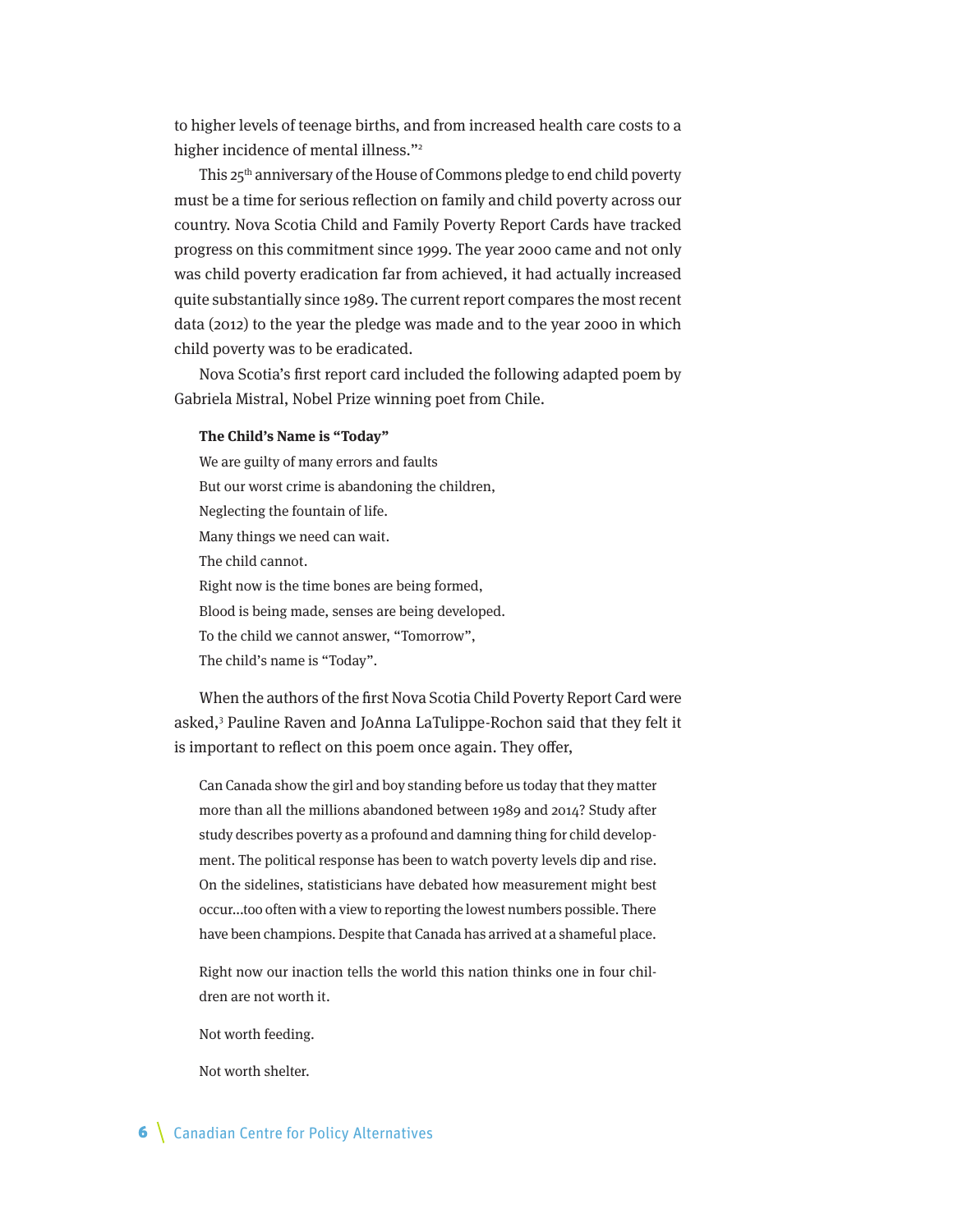<span id="page-6-0"></span>We've been persuaded to take some comfort in how resilient some children can be. But here's the bottom line...Our lack of investment in child poverty reduction has destroyed or diminished an untold number of young lives over this 25-year period.

It is especially critical for us to reflect on the status of child poverty and take action to end it, because as UNICEF warns: "the Great Recession is about to trap a generation of educated and capable youth in a limbo of unmet expectations and lasting vulnerability."4 Let's not let another generation suffer broken promises.

## **Background: What Does the Child Poverty Rate Mean?**

In Canada there are three widely used measures to track poverty statistics: the Low Income Measure, the Low Income Cut-Off, and the Market Basket Measure. Canadian governments use different measures with no one official measure of poverty being used by all. For the purposes of the current report card, the only available new data (from 2012) on child poverty is the After-Tax Low Income Measure (AT-LIM) for children under the age of 18.5 The AT-LIM is the most recognized measure of poverty internationally. It is used by UNICEF, the Organization for Economic Cooperation and Development, and the European Union. UNICEF explains this poverty rate as follows: "it shows the proportion of children who are to some significant extent excluded from the advantages and opportunities which most children in that particular society would consider normal."6 Most of the poverty statistics in this report, therefore, are based on this measure.

Statistics can tell us how many children in Nova Scotia are living in low income households, how this has changed over time (or not), and which families are the most vulnerable to poverty, but they do not provide insight into how poverty is actually experienced by families. It is also important to note that child poverty should be considered within the context of family poverty because poor children have mothers and/or fathers living in the same circumstances. Furthermore, child and family poverty is only one aspect, albeit an important one, of a broader story of poverty in Nova Scotia-a story that includes people with disabilities, seniors, students, single people, and people that are generally un- or under-represented by statistics.

25 years on we would like to report major improvements. However at Adsum we continue to witness generational poverty.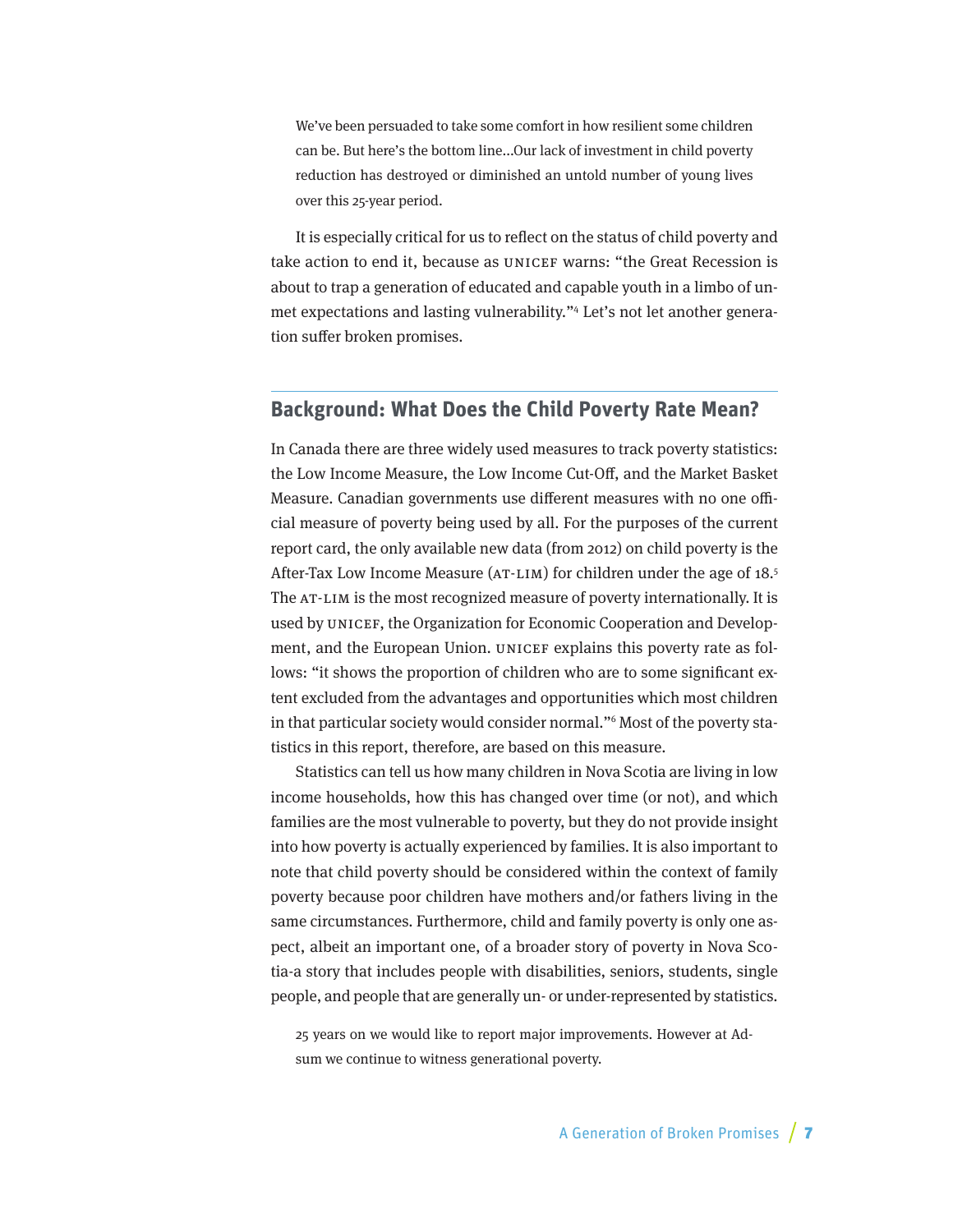<span id="page-7-0"></span>

#### **Figure 1** Child Poverty Rate (AT-LIM), Nova Scotia, 1989, 2000 and 2012

**Source** Statistics Canada custom tabulation. T1 Family File, 2012.

Sadly we are still waiting for systemic changes that would ensure that everyone has a safe secure home, adequate nutritious meals, opportunities to learn, to play and to engage in meaningful employment.

We know too many children who do not experience a real childhood. They have to grow up too fast, worrying about how not to burden their moms, how to hide their meagre meals in the school lunchroom, their worn clothes and the shame that often accompanies being poor.

We can and we must do better."

—Sheri Lecker, Executive Director, Adsum for Women and Children, Halifax

## **The Record 1989–2012: Child Poverty Has Increased**

Figure 1 shows child poverty rates in Nova Scotia for three key years: 1989 the year the promise was made; 2000-the goal year for eradication of child poverty; and 2012-the year for which we have the most recent statistics. In 1989, the child poverty rate was 18.1 % (41, 910 children). By the year 2000, despite the promise of child poverty eradication, the child poverty rate ac-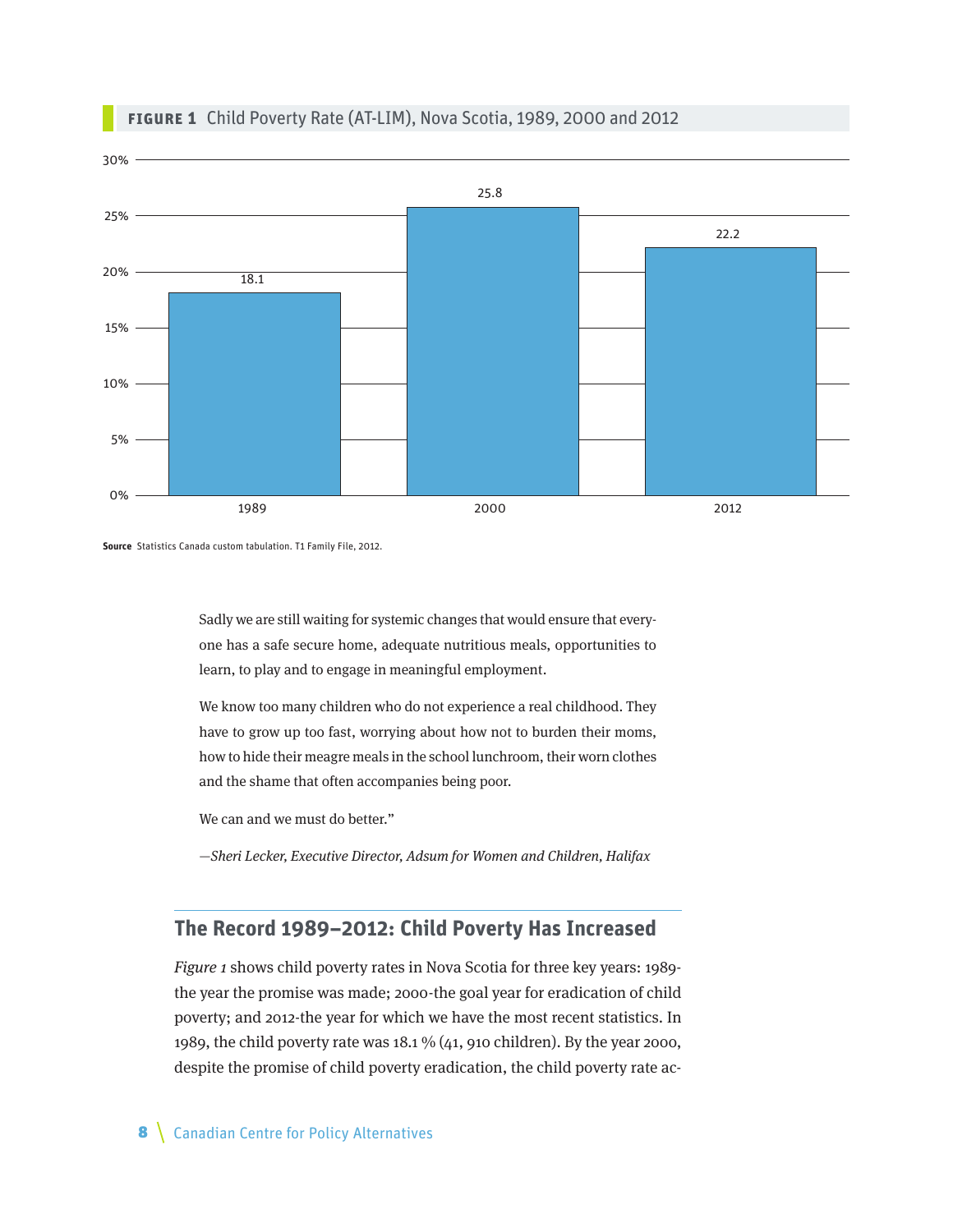

### **Figure 2** Child Poverty Rates, By Province, LIM-AT, 1989 and 2012

**Source** Statistics Canada custom tabulation. T1 Family File, 2012.

tually increased by  $42.5\%$  when over 1 in  $4(25.8\%)$  Nova Scotian children were living in poverty (53, 920 children). In 2012, 22.2% of Nova Scotian children were living in families with incomes below the AT-LIM. This means that 37,900 children or more than 1 in 5 children in Nova Scotia were living in poverty in 2012. Comparing the child poverty rate in the year 2000 to the rate in 2012, we can see a slight decrease (13.9%). However, the percentage of children living in poverty in 2012 in Nova Scotia is in fact **22.7% higher than it was in 1989**.

Figure 2 uses the AT-LIM to record the overall increase or decrease in child poverty rates between 1989 and 2012 in each province and Canada as a whole. In 1989 Nova Scotia had the fourth-highest child poverty rate. By 2012, with the **third-highest provincial child poverty rate**, and the **highest rate in Atlantic Canada**, we lost ground relative to other provinces. Between 1989 and 2012, child poverty rates decreased in three provinces (Newfoundland and Labrador, Quebec, and Alberta) and increased in six (Ontario, British Columbia, Prince Edward Island, Manitoba, Nova Scotia, New Brunswick, and Saskatchewan). The net result for Canada was an increase of 20.9 percent in child poverty (from 15.8 % in 1989 to 19.1 % in 2012).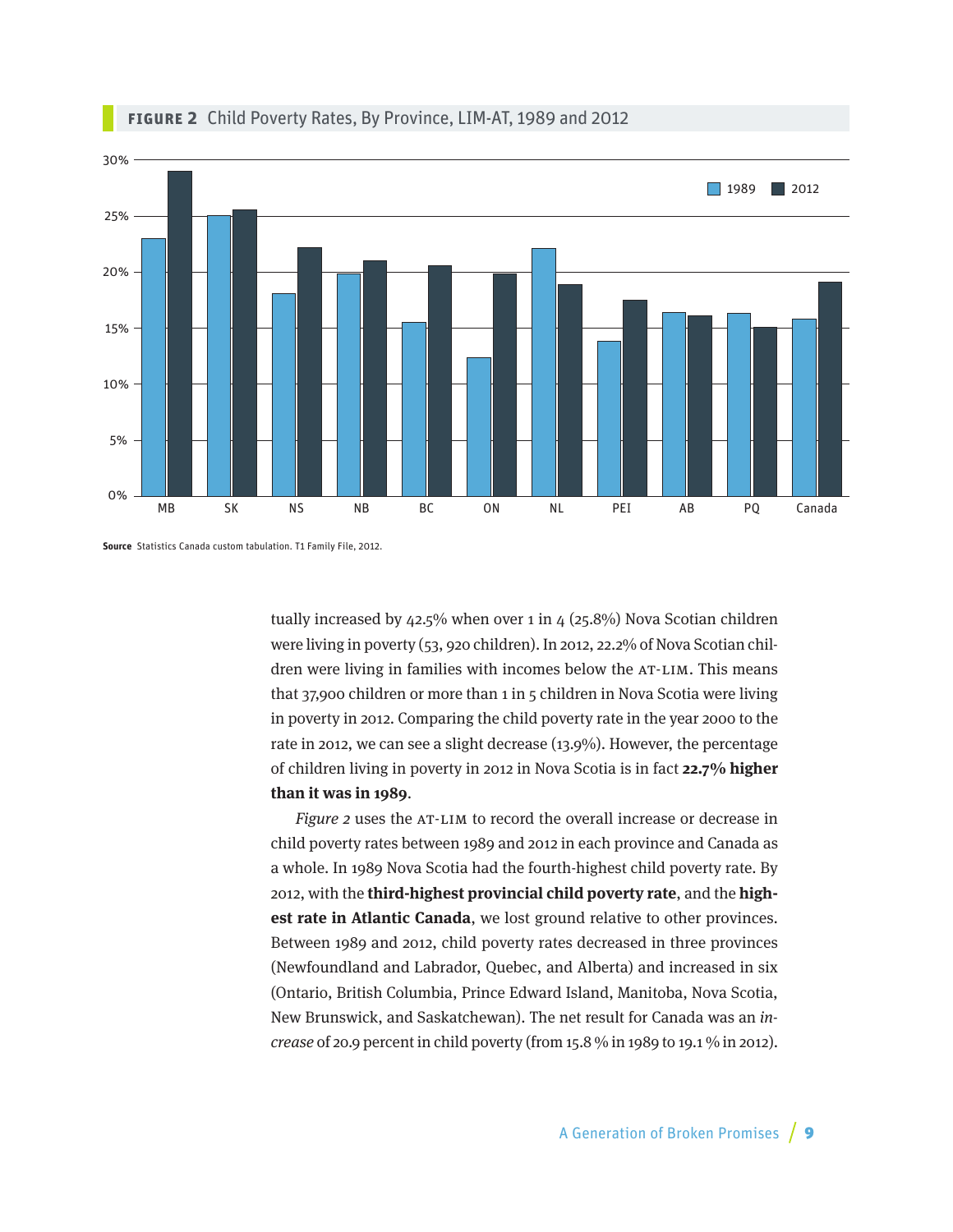

**Non CMA-CA** 22.9% **Provincial Average** 22.2%

## **Lowest Child Poverty Rates in Halifax, Highest in Cape Breton**

**Halifax** 18.6%

Figure 3 illustrates that within Nova Scotia, the child poverty rate varies by geographical area, showing the lowest rate in Halifax. The child poverty rates in Nova Scotia are highest in Cape Breton where astonishingly, 1 in 3 children (32.6%) are living below the After-Tax (LIM). Rates in Kentville (24.4%) and New Glasgow (24.3%) were also higher than the provincial average where approximately 1 in 4 children are living in poverty. Truro reported a rate of 21.8%, and Halifax 18.6%.

A Miller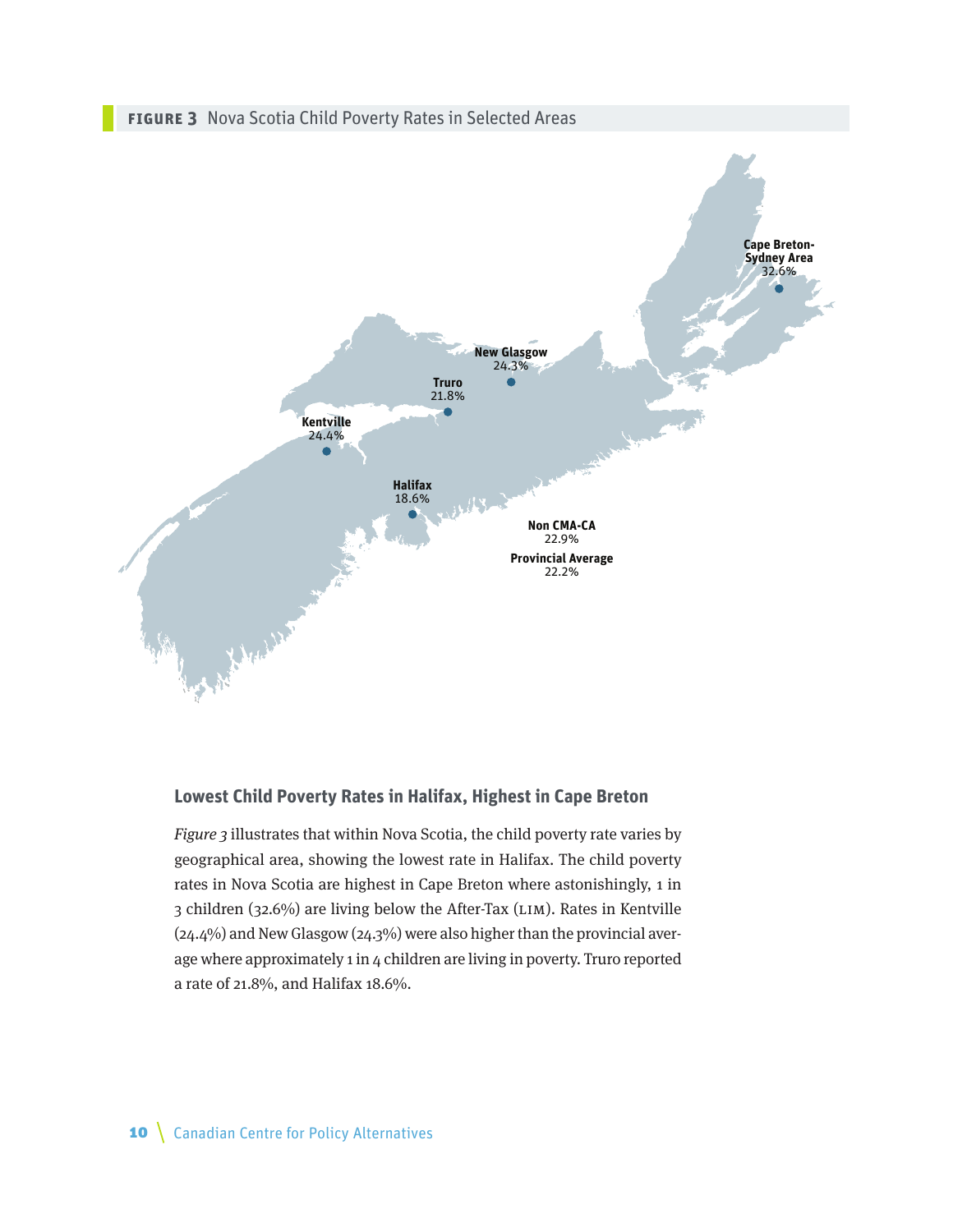

#### <span id="page-10-0"></span>**Figure 4** Child Poverty Rate (AT-LIM) by Family Type, Nova Scotia, 2012

**Source** Statistics Canada CANSIM Table 111-0015, 2012

## **The Most Vulnerable in 2012**

## **Children of Aboriginal Identity, Racialized Children and Immigrant Children**

Unfortunately, due to the discontinuation of the mandatory Long Form Census, there is no recent data on family and child poverty for aboriginal, racialized, and immigrant families in Canada. However, we do know from 2006 Census data that child poverty rates in Canada were as much as three-fold higher within these groups at that time. For example, according to the 2006 Census data, the child poverty rate for all indigenous children in Canada was 40% (50% for First Nations children) compared to 17% for all children. Indeed, racialized children suffer a poverty rate of 22%. Immigrant children's poverty rate was 33%.7 While there is no available data on poverty rates for aboriginal, racialized, and immigrant children specifically within Nova Scotia, given what is known about their unemployment rates, labour market participation rates, average income rates, there is no reason to think that children of these families are any less vulnerable here than they are in the rest of Canada.<sup>8</sup>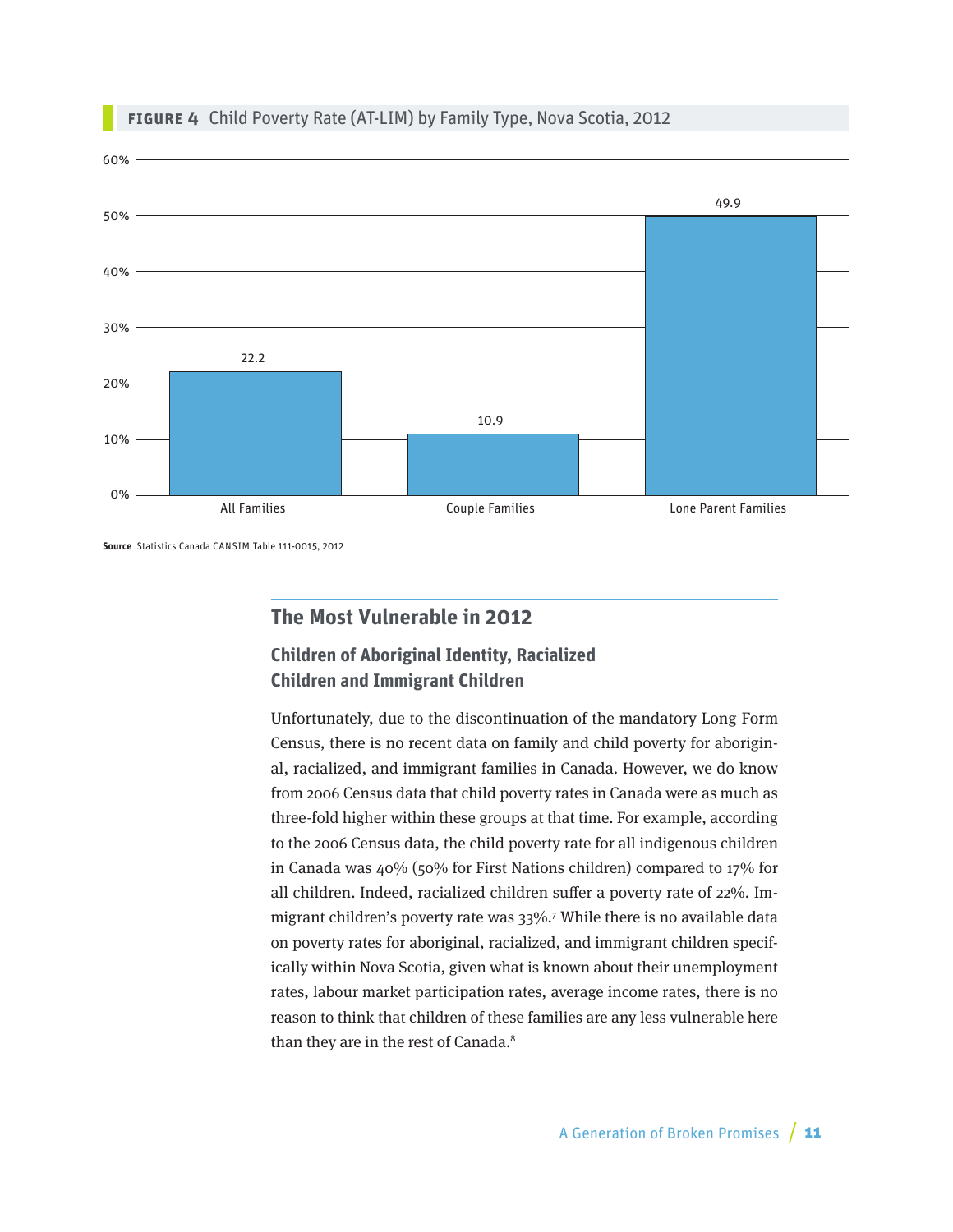

#### **Figure 5** Child Poverty Rate (AT-LIM) by Family Size, Nova Scotia, 2012

It is also important to note that there is also no data on child poverty rates for either children with disabilities or children of parent/s with disabilities, but we do know that people with disabilities face a higher poverty rate than those without.<sup>9</sup>

#### **Lone Parent Families**

Figure 4 shows that children living in lone-parent families are more likely to live in poverty than children living in couple families. In 2012, **half** (49.9%) of the children living in lone parent families in Nova Scotia lived below the AT-LIM (24,600 children) compared with 10.9% of children living in couple families (13,060 children).

#### **Larger Families**

For the first time, the data used in this report card allows for a consideration of larger families. The data shows that children living in larger families also have higher rates of poverty. The poverty rate for children in families with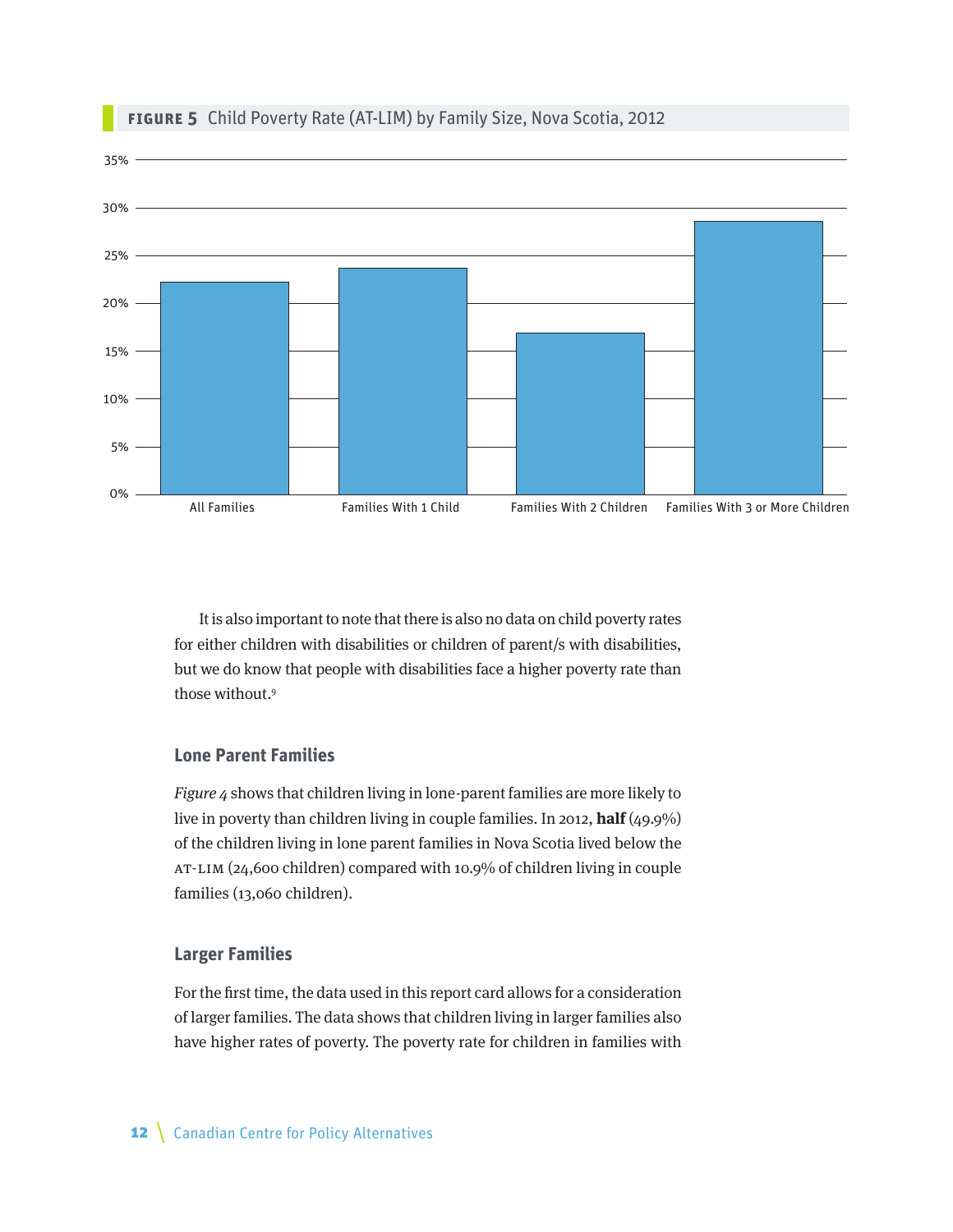



**Source** Welfare in Canada 2013, Caledon Institute of Social Policy

three or more children was 28.6% in 2012, 20.7 % more than the rate for families with only one child, and 69.2% more than families with two children.

#### **Families Who Depend on Welfare for Household Income**

Children in families that depend on welfare are particularly vulnerable to poverty. The Caledon Institute of Social Policy reports welfare incomes in Canadian provinces annually.10 Welfare incomes include income assistance payments, federal and provincial child tax credits, and goods and service tax credit payments. Figure 6 illustrates that total welfare incomes in Nova Scotia remained flat since 1989 (in constant 2013 dollars). In 2013, welfare incomes for lone parent families with one child were actually \$772 per annum lower in 2013 (in constant dollars)<sup>11</sup> than they were in 1989, the year the promise to eradicate child poverty was made. Looking across 1989–2013 the average welfare payments were only \$16,011 per year. For a couple with two children, the average welfare income across the years from 1989 to 2013 was \$21,829. For this family type, incomes were only \$535 per year higher in 2013 than in 1989. With only a slight increase after 24 years, the welfare income provided to a couple with two children in 2013 remains far below the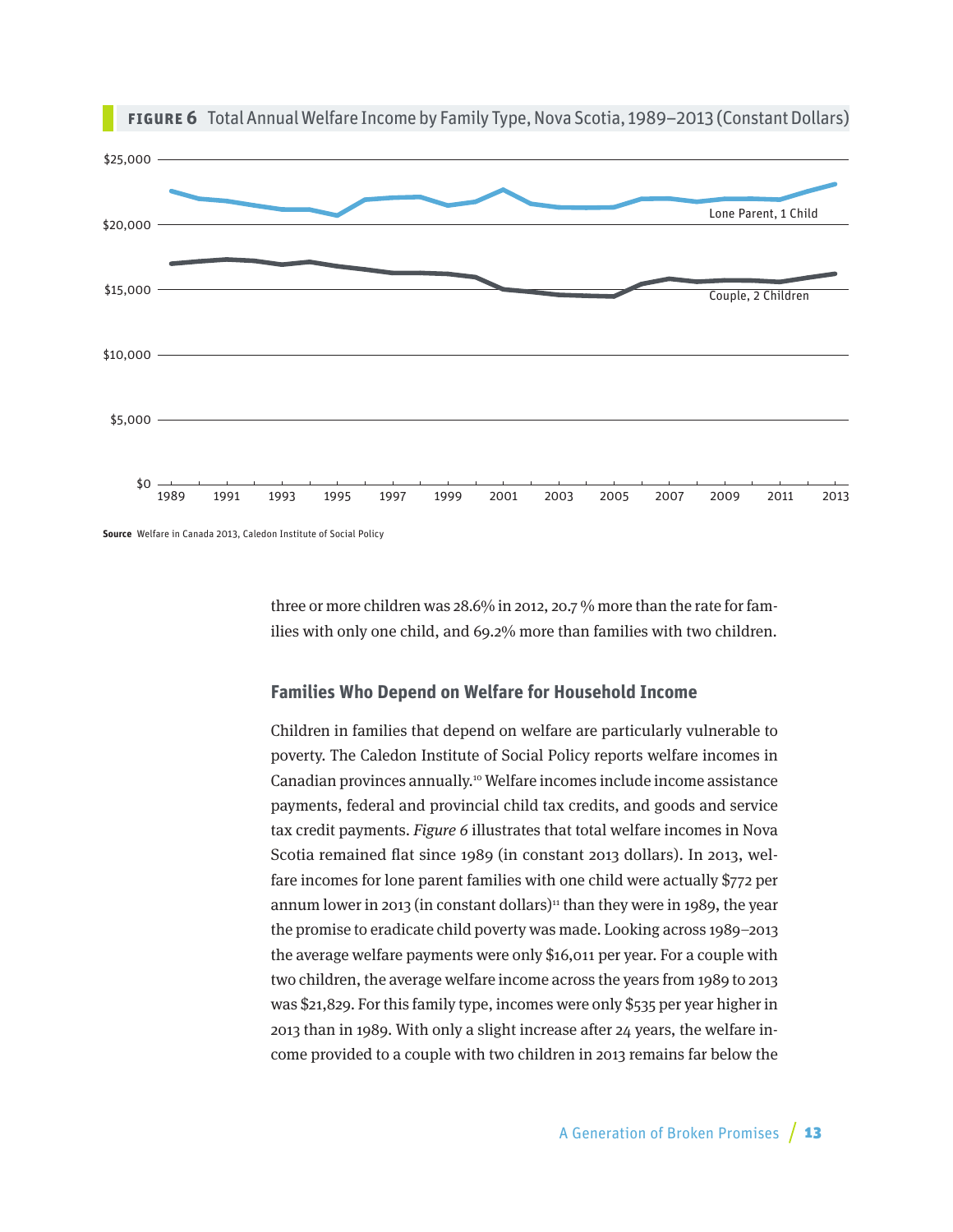<span id="page-13-0"></span>

**Source** Prepared using Canadian Community Health Survey data as reported by Tarasuk, V, Mitchell, A, Dachner, N. (2014) in Household food insecurity in Canada 2012 **Note** No data for 2006

> poverty line (After-Tax LICO). They were struggling with an income gap of \$8,781 annually, which is the amount by which their welfare income falls below the poverty line. The annual incomes of lone parent-one child families on income assistance were \$4,134 below the poverty line.

## **The Impact of Child Poverty**

#### **Food Insecurity**

One devastating outcome of family poverty is household and individual food insecurity. Food insecurity encompasses a range of experiences including worry and vulnerability over food access, less than ideal food quality, undesirable food acquisition methods, and various degrees of food deprivation. Income is the strongest determinant of household food security in high-income countries. Tarasuk, Mitchell & Dachner  $(2014)^{12}$  recently reported on the latest food insecurity data from the Canadian Community Health Survey, indicating that in 2012, **Nova Scotia had the second highest rate of household food insecurity**, second only to Nunavut. Figure 7 shows that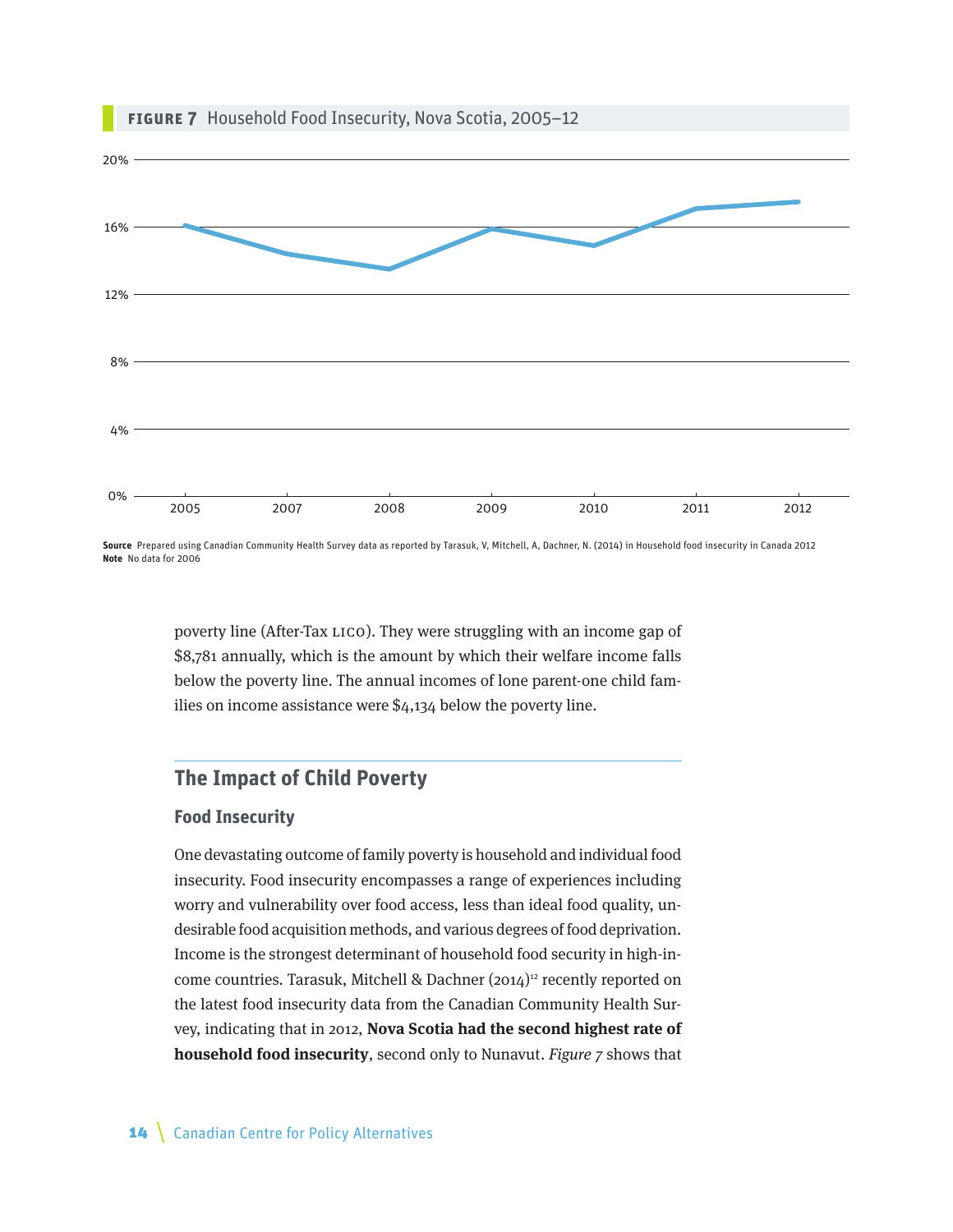<span id="page-14-0"></span>17.5% (up from 17.1% in 2011) of Nova Scotian households were food insecure in 2012. The rate of household food insecurity in **Halifax was higher than any of the other 33 reported urban areas** in Canada at 19.9% (1 in 5 households), showing a statistically significant increase over time from 2007–08. Even more alarming, **21.2% of children in Nova Scotia lived in food insecure homes**. Children's food insecurity is reflected in the food bank statistic that almost one third of users in Nova Scotia (32%) were children in both 2012 and 2013.13

#### **Child Wellness Measures**

Inadequate incomes, income inequality, and food insecurity are major barriers to the healthy development of children. Evidence suggest that children living in low-income circumstances typically suffer from multiple disadvantages throughout their lives including poorer educational outcomes, poorer health, poor dietary intake and nutritional status, and higher rates of delinquency.14 The UNICEF Innocenti Research Centre reports that 30% of children in poor families in Canada are developmentally vulnerable compared to 15% of children in higher income families.<sup>15</sup> Family and child poverty eradication, therefore, is essential for the well-being of our most vulnerable citizens and the collective well-being of our Nova Scotian communities, now and into the future.

## **Ending Child Poverty**

Ending family and child poverty is achievable and depends to a large degree on governments' agendas for poverty reduction and eradication, as well as their broader social and economic public policy priorities.

#### **Address Income Inequality**

Comparing the median income of the wealthiest 10% of families with middle and low-income families shows a growing inequality gap. Figure 8 shows how the median income of the wealthiest families (\$179,339/year) in Nova Scotia with children under 18 has been steadily climbing. However the median income of the lowest income families (\$19,756/year) has remained stagnant between 1989 and 2011. Middle class incomes also saw very little growth during this time. As a result, we see rising income inequality with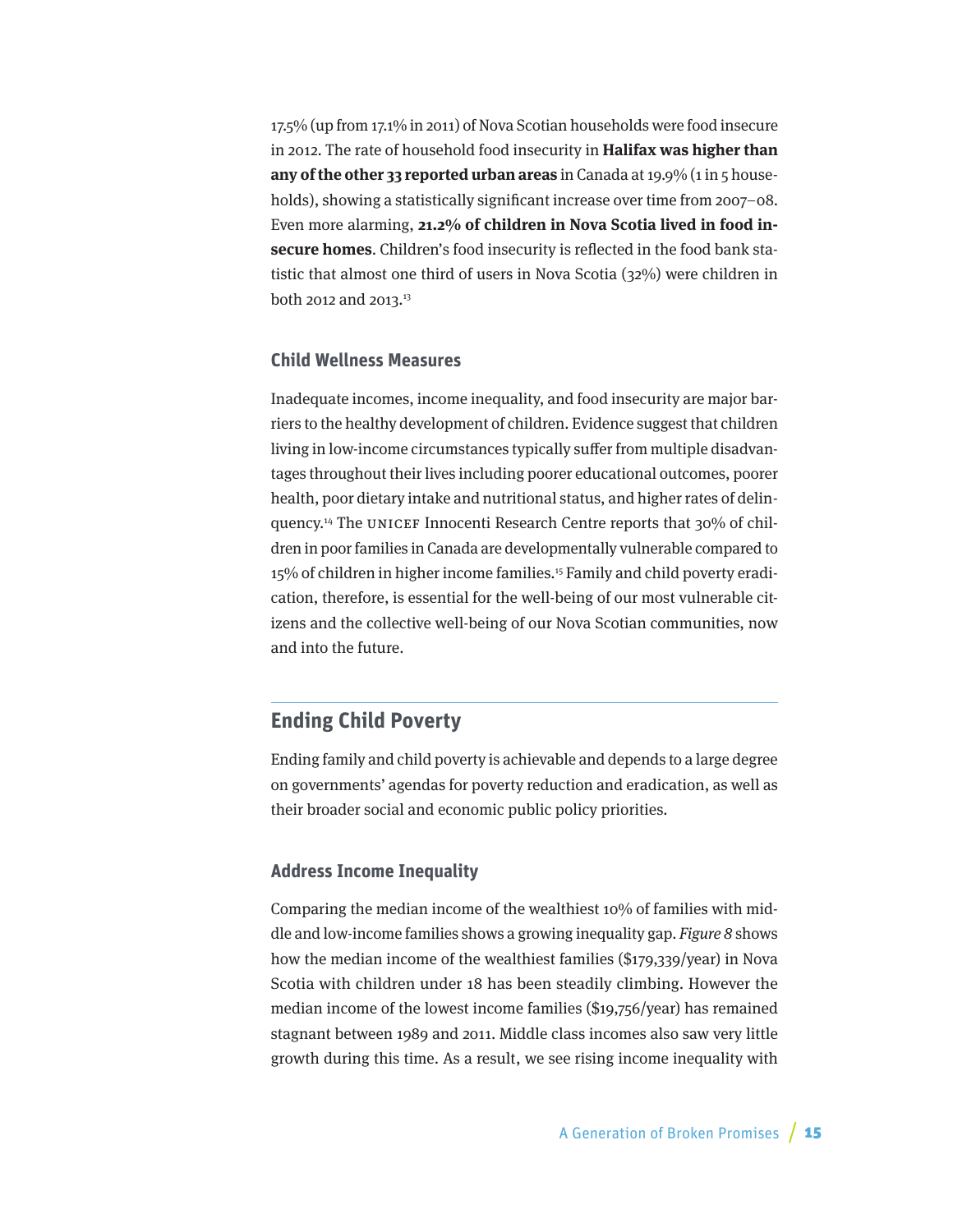



**Source** Prepared using Canadian Centre for Policy Alternatives' custom tabulation, using Statistics Canada's SLID pre-tax data, 2011

an increased gap between the highest income earners and the middle and lower income groups. High levels of inequality between citizens are reported to lead to social problems, health disparities and increased crime rates.<sup>16</sup>

#### **Enhance Government Transfers**

Government transfer payments do reduce the rate of child and family poverty as is demonstrated in Figure 9. These transfer payments are delivered by both the federal and provincial governments and include both children's benefits and benefits to other family members (federal and provincial Child Tax Credits, the Goods and Services Tax credit, Employment Insurance, Income Assistance, and the Affordable Living Tax Credit). The space between the two lines in Figure 9 shows the level of poverty reduction as a result of transfer payments. On average between 1989 and 2011, the child poverty rate was lowered by 11 percentage points due to government transfers to families; however more is required to eradicate child poverty.

As a country we promote a national pride in being generous to others, but have yet to recognize that how we treat our own citizens is a direct reflection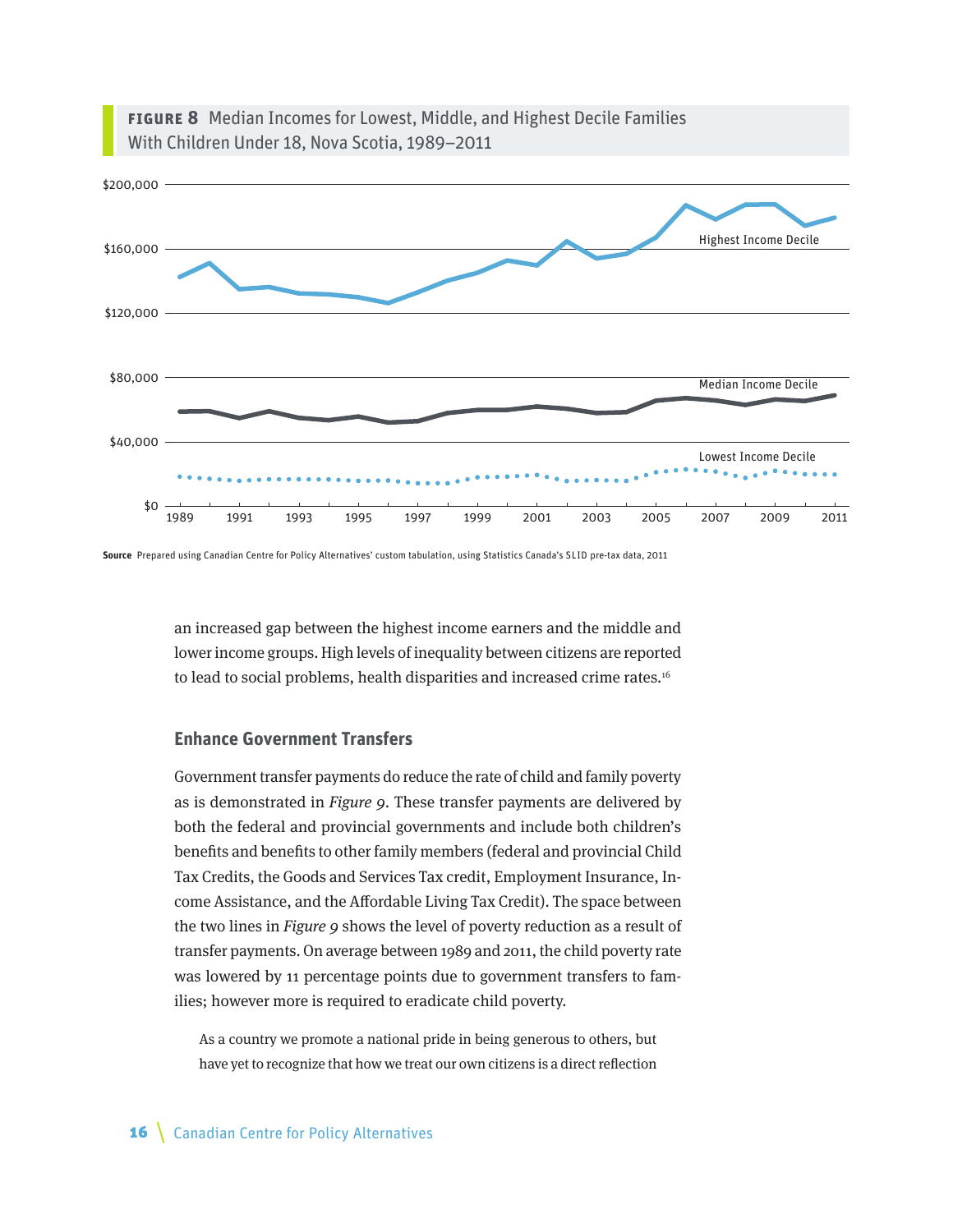

**Figure 9** Impact of Government Transfers on Child Poverty, Before-Tax LICO, Nova Scotia, 1989–2011

of our values as a society. Public opinion on poverty has helped shape our public policy in how we support and work with those living in poverty and unfortunately what we see more and more of every day is this idea of "deserving" and "undeserving" poverty with women with children being the latter.

—Michelle Ward, Executive Director of Kids First Family Resource Program, Pictou, Antigonish, and Guysborough County

#### **Government Interventions, Public Policy and Public Investment**

A number of government interventions are required that combine initiatives aimed at enhancing opportunities for decent paid work, adequate supports for families to engage in work, and adequate government transfers to support family well-being more generally. There is a need for public policy and public investment aimed specifically at reducing family and child poverty. Despite a relative lack of progress in ending child poverty, government programs such as the Canada Child Tax Benefit, the National Child Benefit Supplement and the Nova Scotia Child Benefit, have helped and with enhancements could prove more useful tools for reducing child and family poverty.

**Source** Statistics Canada, Income in Canada –2011 (Base LICO 1992)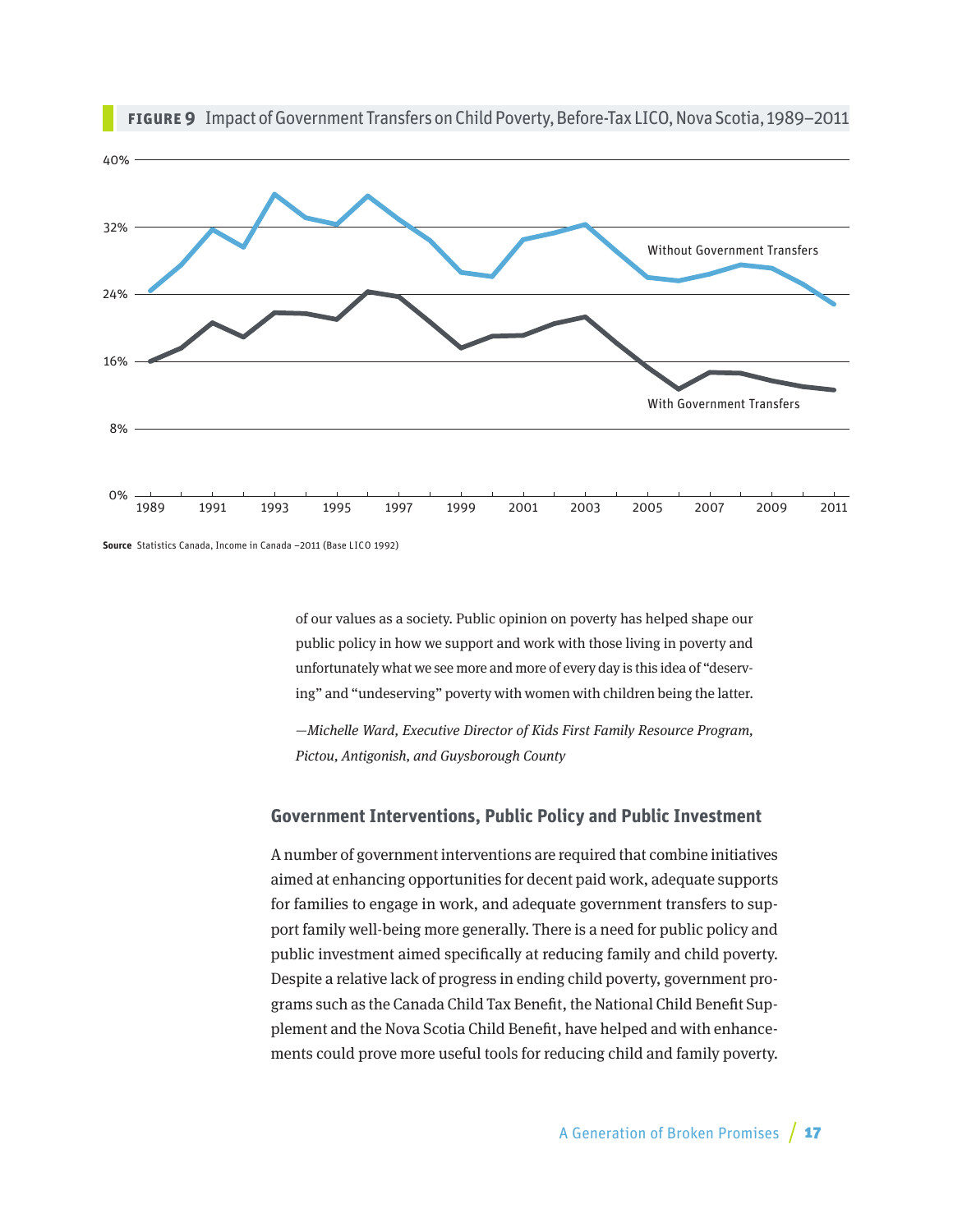**An enhanced national child benefit for low-income families** to a maximum of \$5,600 per child (2013 dollars, and indexed to inflation) would be one effective poverty reduction measure for families.

Clearly, tax benefit payments are not the only measure required to reduce child poverty. Families who rely only on government transfers are living far below the poverty line. **Combined total welfare income (income assistance payments and tax benefits) needs to be higher to ensure that families can cover their basic needs**. There have been slight increases to the personal allowance portion of income assistance payments over the last several years, but there have been no changes to the shelter allowance despite increases in rents and housing costs. As a result families are often forced to use portions of their personal allowance or their Child Tax Credit to cover shelter costs, compromising their ability to purchase food.

Stable employment also helps to alleviate or reduce child poverty, but having a job, especially if it is at minimum way or part time, in itself, does not solve the problem. The recession in 2008 increased the growth of precarious employment (part-time, temporary, or contract often with low wages and few benefits).<sup>17</sup> Changes to the eligibility criteria for Employment Insurance instituted in 2013 also mean that fewer seasonal and precariously employed workers are covered. Statistics Canada reports that between 2006 and 2012 Nova Scotia has experienced a steady yearly increase in the proportion of people working for minimum wage—from  $5.9\%$  to  $8.8\%$ —a 49.2% increase overall.<sup>18</sup>

The Nova Scotia government has committed to steadily increasing the minimum wage, which is based on the LICO for an individual working fulltime in Sydney. In 2010, the NDP government committed to index the minimum wage annual to inflation using the consumer price index, with changes taking effect April 1st of every year. The most recent increase, on April 1<sup>st</sup>, 2014 brought the minimum wage to \$10.40/hour, one of the highest in Canada. While this is a positive step, the full impact of which will not become apparent until 2014 data is available in 2016, more is required if we want to begin to close the gap between the lowest paid workers and higher paid workers and push Nova Scotia out of the low-wage ghetto. Nova Scotia ranks consistently as either the lowest or second lowest weekly average incomes in the country. A minimum wage based on the LICO is obviously not adequate to significantly reduce or erase child poverty, even in two parent families where both parents are working—even less so for single parent families. **A minimum wage indexed to 70% of the median Nova Scotian wage** would ensure the effectiveness of minimum wage policy seeking to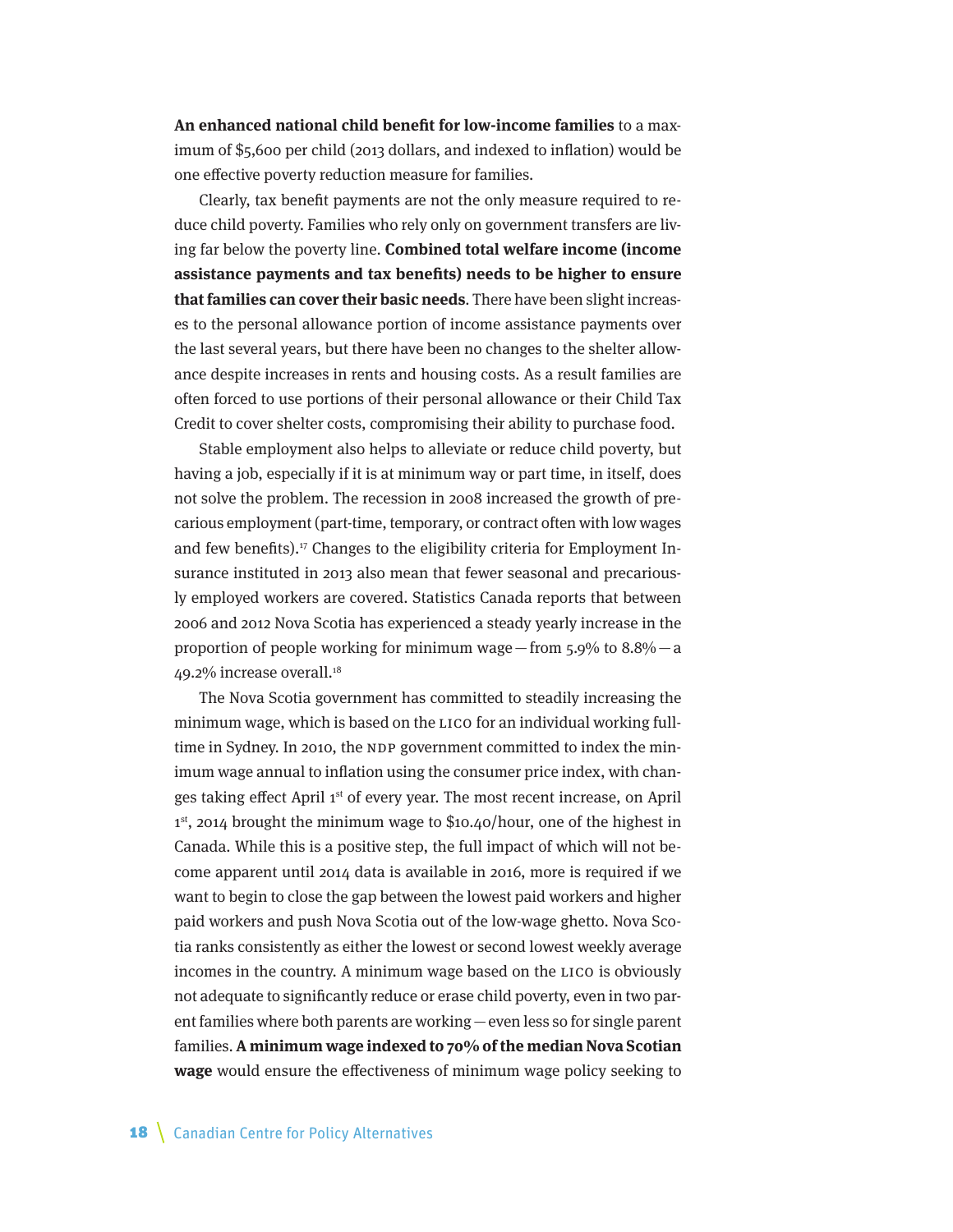achieve more equity and fairness in the labour market. This broader agenda, linked to one that strengthens labour standards,<sup>19</sup> is an essential component of eradicating child poverty and indeed ensuring that more families enjoy their fair share of the wealth in our province.

Provincial government initiatives targeted towards families living in lowincome in Nova Scotia are important. The creation of more subsidized childcare spaces was one outcome of the Nova Scotia Poverty Reduction Strategy introduced in 2009. Welcome policy changes also occurred in 2010, when the income threshold for the Nova Scotia Child Benefit increased making 7,500 additional children eligible for this benefit. In the same year the government introduced the Affordable Living Tax Credit—a quarterly payment attached to families' refundable GST/HST credit. In 2011, this tax credit was indexed to inflation, and there was a \$250 increase to the yearly personal income tax exemption. The Personal Allowance for adult recipients of Income Assistance was also raised by \$15/month (although this was not tied to increases in the cost of living and therefore not a guaranteed annual increase) and there was a slight decrease in the earnings clawback for those receiving Income Assistance.<sup>20</sup> In 2012, (the year from which most of the data for this report card has used) there was a 5% increase in the Nova Scotia Child Benefit and a modest \$9 a month increase in the Income Assistance Personal Allowance rate. In 2013 there was a \$17 increase in the Income Assistance Personal Allowance, and an increase to the annual school supply supplement for children. The newest poverty reduction measure for families and children went into effect on July 1<sup>st</sup>, 2014 when the Nova Scotia Child Benefit income threshold was raised from \$25,000 to \$26,000.

On April 3, 2009, the Nova Scotia government released its Poverty Reduction Strategy. "The strategy provides a framework for addressing the needs of those most vulnerable and those at risk of falling into poverty, while promoting the prosperity necessary for Nova Scotia to grow... The vision for 2020: to break the cycle of poverty by creating opportunities for all Nova Scotians to participate in the prosperity of the province and enjoy a better standard of living."<sup>21</sup> While this strategy has been criticized by antipoverty advocates for its lack of detail and targets and timeline, it actually does provide some detail in relation to child poverty; it has a benchmark, which we assume is for the year 2020: **16,000 children under 18 representing 8.7% of the population**. The rightful target should be the complete elimination of child poverty, but reaching this target would at least ensure that 20,000 children would no longer live in poverty in Nova Scotia. Clearly, however,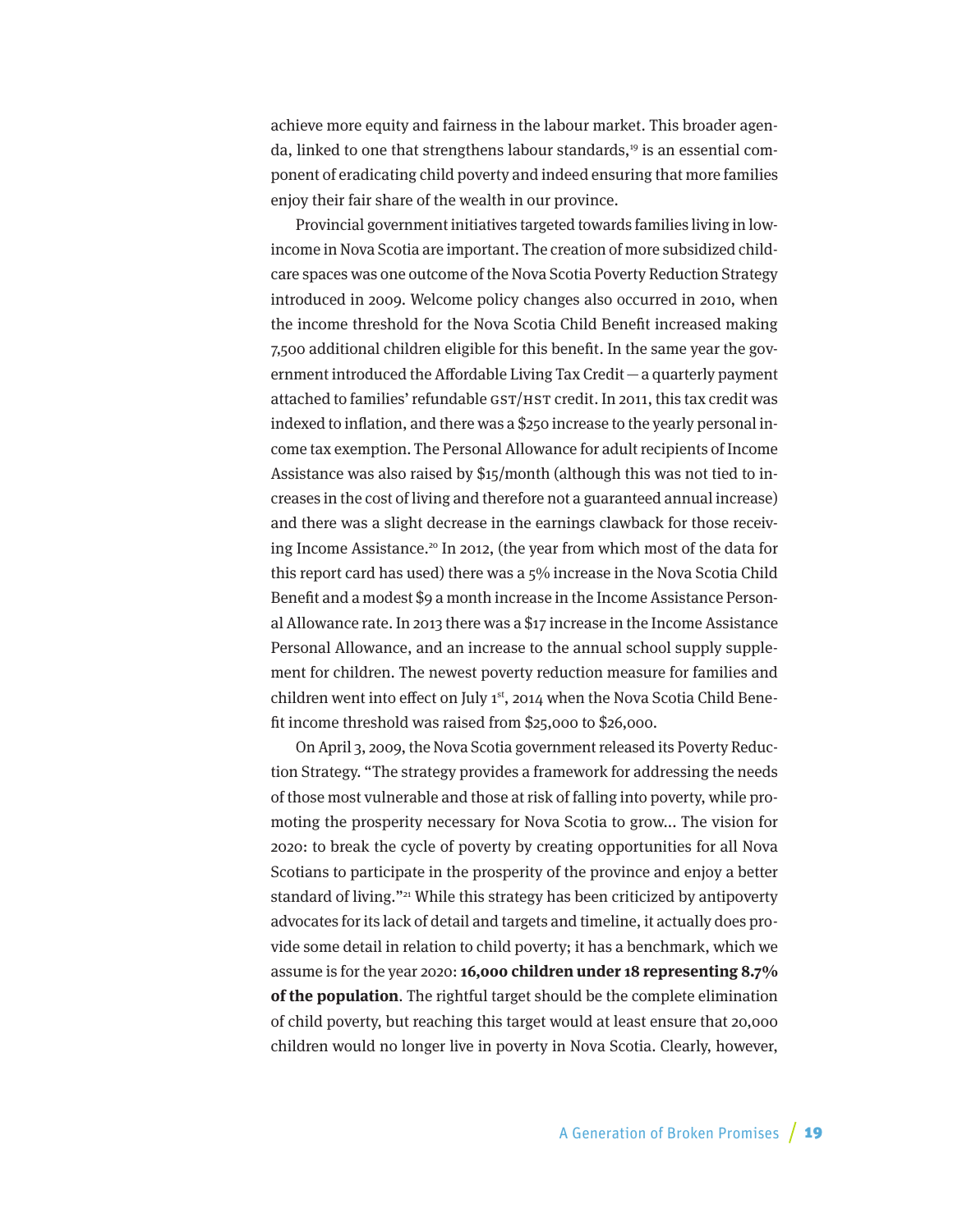<span id="page-19-0"></span>both federal and provincial governments have a lot more work to do over the next five years to even reach that target.

**Public investments aimed at poverty reduction for families must also include access to a well-designed, affordable early learning and childcare system.** In 2014, Canada still lacks a national approach to early learning and childcare and regularly fails to meet international benchmarks for best practice.<sup>22</sup> In 2012, there were only enough regulated childcare spaces in the province for 23.9% of children between 0 and 5 years.<sup>23</sup> If paid work is to be a pathway to ending poverty for the 37, 900 children in Nova Scotia living below the AT-LIM, greater access to affordable quality early learning and childcare is necessary and would benefit all Nova Scotian families. Clearly both levels of government have a responsibility to ensure the development of such a system, but the current federal government has consistently refused to develop a national childcare program. Instead it has recently announced a suite of tax measures for families, including an increase to the Universal Child Benefit for children under 6 (from \$100/ month to \$160/month) and a new benefit of \$60/month for children 6–17 years. Such a measure does little to cover the real cost of childcare which was reported to be on average \$759/month in Nova Scotia in 2012.<sup>24</sup> Additionally the new Family Tax Credit, which will allow a high earner to split their income with a lower earning spouse will do little to benefit the lowest income families whose earnings are so low that they pay little or no tax or have any benefit for lone parent families.

## **Conclusion**

Despite both the federal and provincial government's initiatives, the child poverty rate in Nova Scotia has marginally increased each year since 2009. Clearly piecemeal increases and marginal tax adjustments have not been robust enough to address inadequate welfare incomes that are thousands of dollars below poverty thresholds. Instead, the limited commitment to family policy to support parents in the workforce, rising housing and food prices, and increases in low-waged precarious employment remain in the way of child poverty eradication. Sadly, we are not likely to see a reverse of the trend of increasing child poverty rates in Nova Scotia unless both the federal and provincial governments make serious investments to do so.

Following on this report card's opening poem's call to the child of today: Will another generation of children be asked to be resilient and told to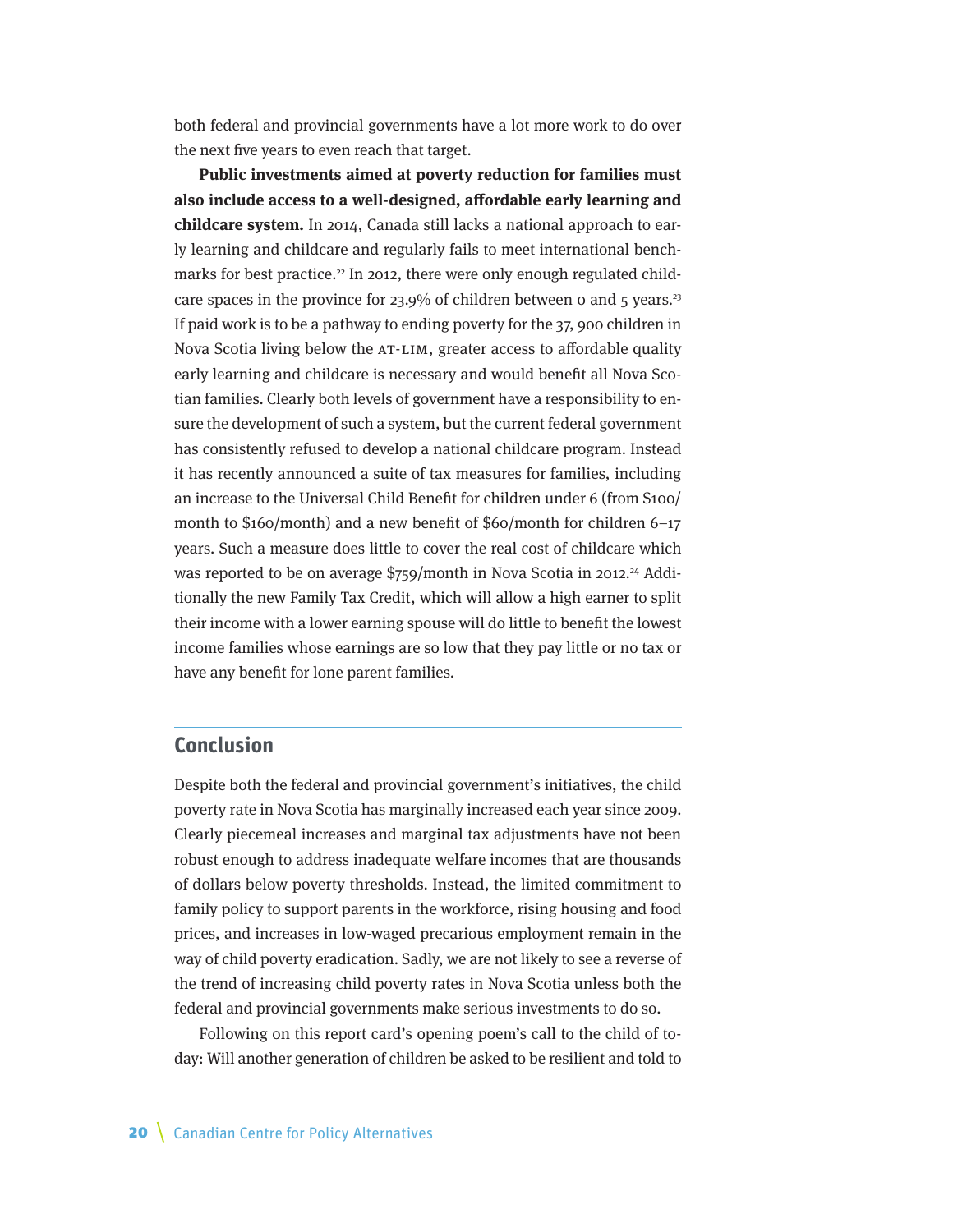wait until tomorrow for social and economic justice? Or will this new generation of children be the children of today? Will our governments heed the evidence of the last twenty five years, re-commit themselves to ending child poverty, and most important of all, take concrete action to keep the promise this time?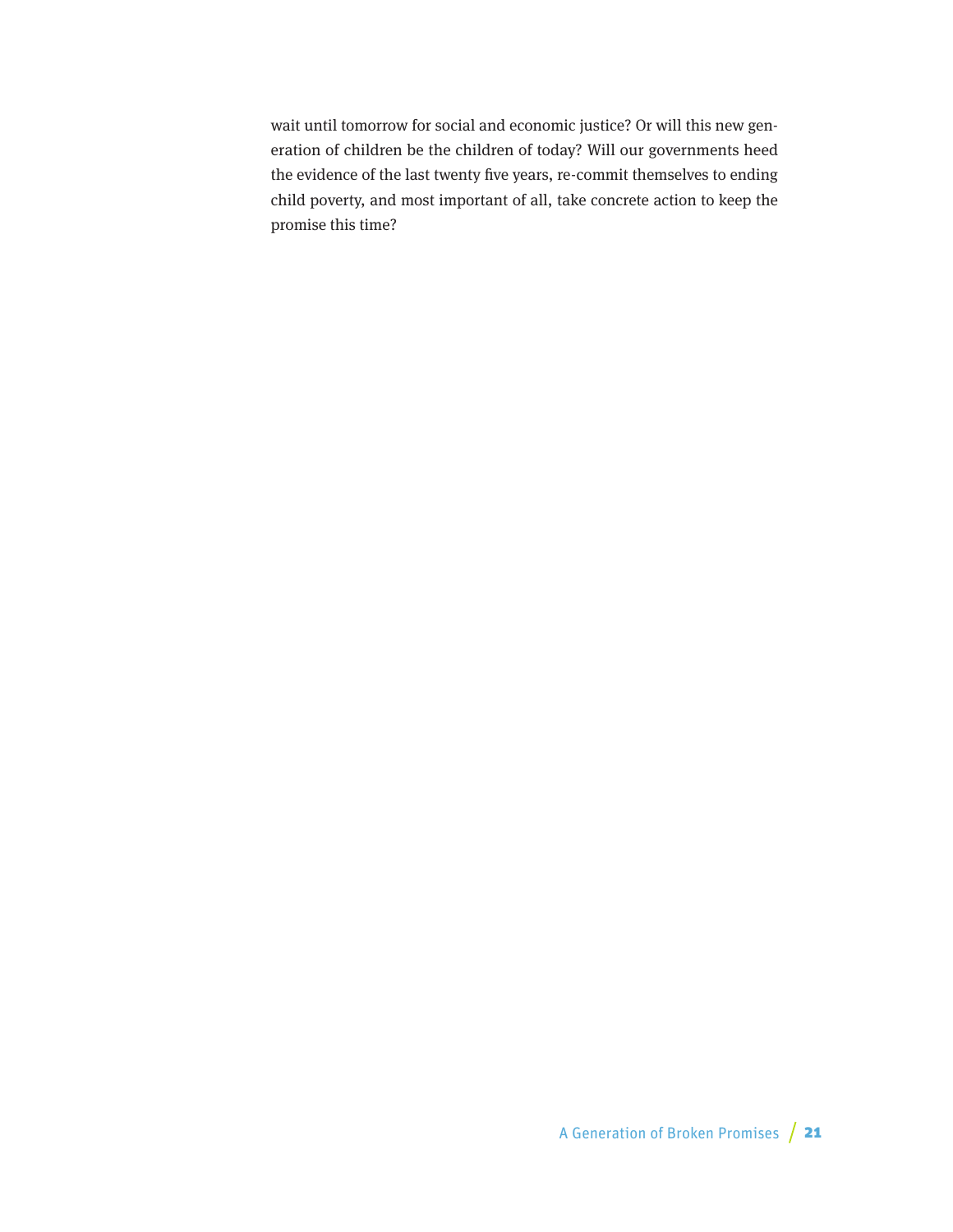<span id="page-21-0"></span>

Methodological Note

## **Data Sources**

Unless otherwise stated the information in this report is drawn from three key sources:

- Statistics Canada, CANSIM Table 111-0015, 2012
- Statistics Canada, Income in Canada –2011 (Base LICO 1992)
- Caledon Institute of Social Policy, Welfare in Canada 2013
- Canadian Community Health Survey data as reported in Tarasuk, V, Mitchell, A, Dachner, N. (2014) Household food insecurity in Canada 2012.

The author has prepared all figures, tables and related calculations in this report. Sources used to produce figures and tables are noted.

Major changes to the collection of statistics in Canada make 2014 the most difficult year yet to report on child and family poverty. In prior years the Nova Scotia Child and Family Report Cards have relied on data from the Survey of Labour and Income Dynamics (SLID) and the annual release of "Incomes in Canada" for the rate and number of people living in poverty. In 2013, SLID was discontinued and replaced with the Canadian Income Survey (CIS). As of October, CIS data have yet to be released and assessed for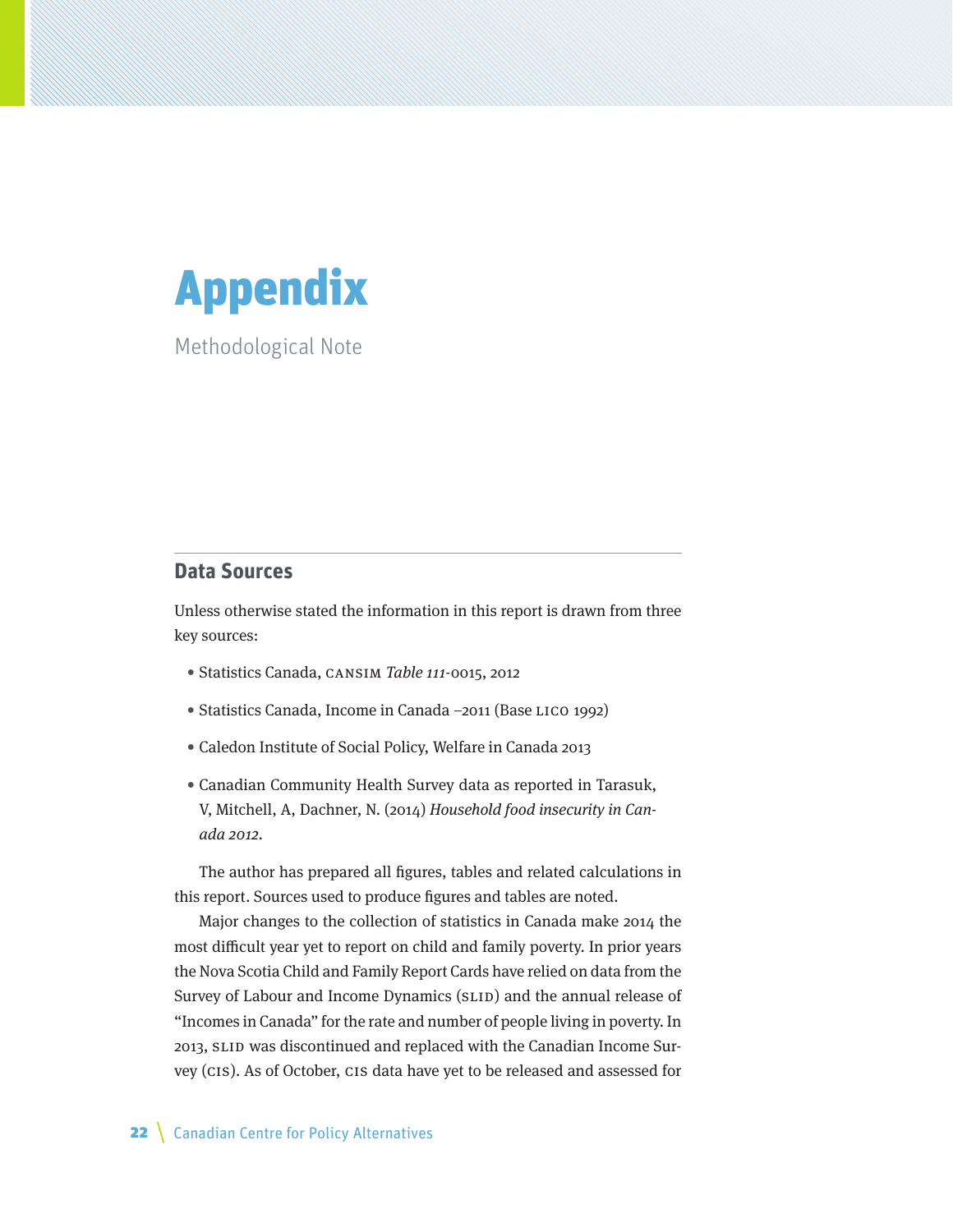#### **Table 1** After-Tax Low Income Measures, 2012

| Number of Adults* | Number of Children Less Than 16 Years of Age |         |         |  |         |
|-------------------|----------------------------------------------|---------|---------|--|---------|
|                   | 0                                            |         |         |  | 10      |
| 1                 | 16,968                                       | 23, 755 | 28, 846 |  | 69, 569 |
| $\overline{2}$    | 23, 755                                      | 28, 846 | 33,936  |  | 74,659  |
| 3                 | 30, 542                                      | 35, 633 | 40, 723 |  | 91, 446 |
| 4                 | 37, 330                                      | 42, 420 | 47, 510 |  | 88, 234 |

**\*** Includes parents/spouses, children 16 years of age and over and the first child in lone-parent families regardless of age.

their comparability to SLID data, making it difficult to track progress, or lack thereof, against child poverty. The ability to compare and assess trends in child poverty rates was also hampered by the 2010 cancellation of the Long Form census which was replaced by the National Household Survey (NHS). Data from the census long-form was previously used to track and compare child poverty rates for specific groups with the highest levels of poverty, namely recent immigrant, racialized, Aboriginal and disabled people. 25 Statistics Canada warned users that the 2011 NHS data is not comparable with previous census data because participation in the survey was voluntary, making the results "subject to potentially higher non-response error" when compared to the 2006's long form census. Tracking the experiences of marginalized groups through a mandatory census is crucial to the design of effective poverty reduction initiatives by all three levels of government.

This report uses Statistics Canada's T1 Family File (T1FF) to report on poverty unless otherwise indicated. The T1FF is based on Taxfiler data collected from income tax returns and Canada Child Tax Benefit (CCTB) records. Statistics Canada constructs households and family income levels by matching individual tax files, though family income calculations do not include income from other relatives living in the household. After the introduction of the UCCB in 2006, the process of identifying children under 6 has improved.<sup>26</sup> Compared with the official Statistics Canada population estimates, T1FF has better coverage of children. It is important to note that due to methodological differences, low income rates derived from T1FF cannot be compared or contrasted with those calculated through the NHS and SLID.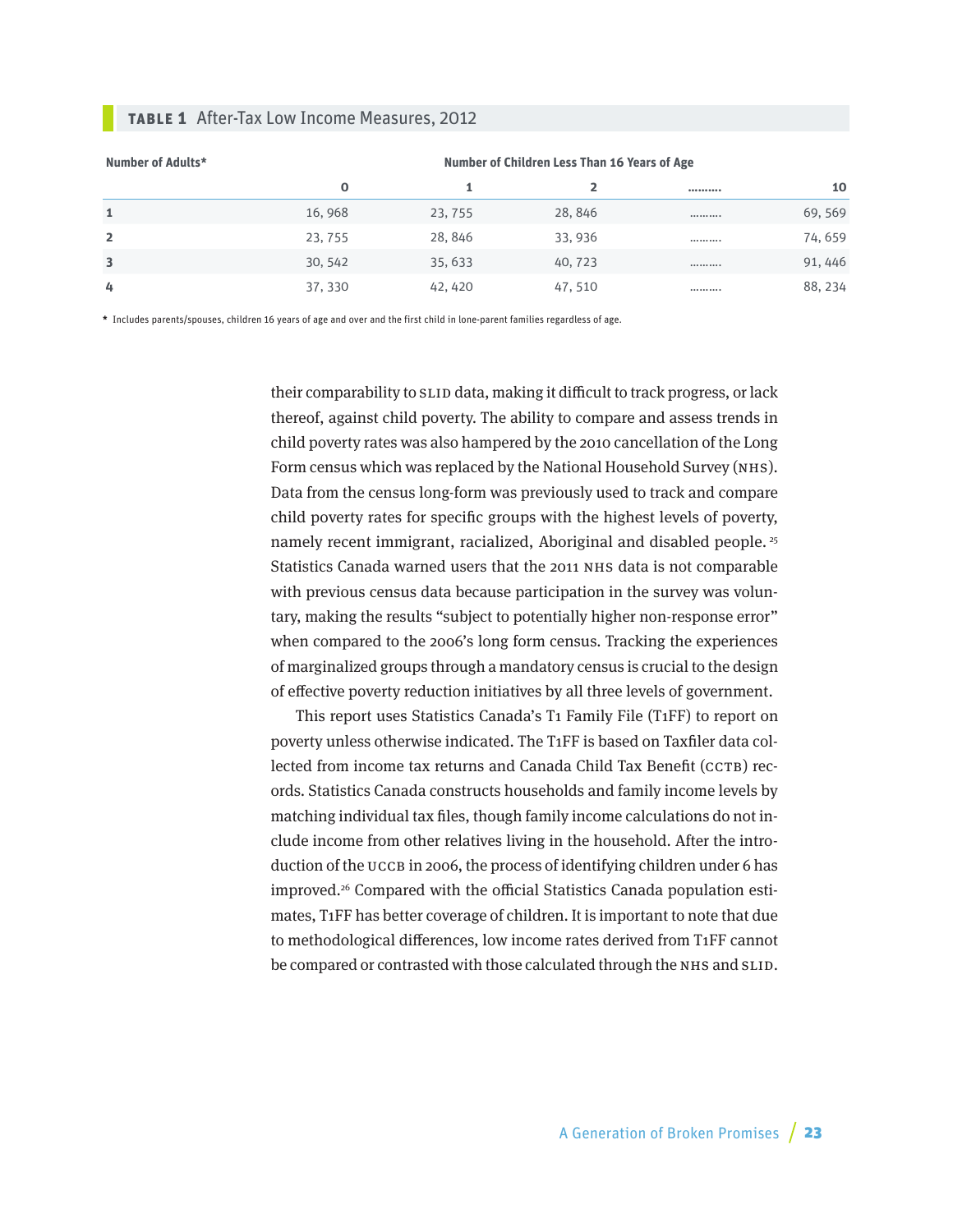# <span id="page-23-0"></span>Notes

**1** UNICEF Office of Research (2013). 'Child Well-being in Rich Countries:A comparative overview', Innocenti Report Card 11, UNICEF Office of Research, Florence. Available at http://www.unicefirc.org/publications/683

**2** IBID, p. 6.

**3** Various frontline service providers in Nova Scotia were asked via email to provide written reflections on the following: your thoughts/experiences of Child and Family poverty 25 years later related to your work, the impact you see in children and families' lives. Some of their responses are included in the report.

**4** UNICEF Office of Research (2014) Centre, Children of the Recession: The impact of the economic crisis on child well-being in rich countries, Innocenti Report Card 12 http://www.unicef-irc.org/ publications/733

**5** The AT-LIM is a relative measure of poverty used internationally. It determines poverty thresholds set at 50% of the median Canadian income. After taking taxes and benefits into account and adjusting for family size and composition, those with incomes below this threshold adjusted for household size are considered low income.

**6** IBID, UNICEF, 2013, p. 11.

**7** Important to note that the Atlantic Region was excluded because the small numbers of Indigenous peoples does not allow for this calculation Macdonald, D. & Wilson, D. (2013). Poverty or Prosperity: Indigenous Children in Canada. Retrieved from [http://www.policyalternatives.ca/](http://www.policyalternatives.ca/sites/default/files/uploads/publications/National%20Office/2013/06/Poverty_or_Prosperity_Indigenous_Children.pdf) [sites/default/files/uploads/publications/National%20Office/2013/06/Poverty\\_or\\_Prosperity\\_](http://www.policyalternatives.ca/sites/default/files/uploads/publications/National%20Office/2013/06/Poverty_or_Prosperity_Indigenous_Children.pdf) [Indigenous\\_Children.pdf](http://www.policyalternatives.ca/sites/default/files/uploads/publications/National%20Office/2013/06/Poverty_or_Prosperity_Indigenous_Children.pdf)

**8** Christine Saulnier (2009), The Causes and Consequences of Poverty: Understanding Divisions and Disparities in Social and Economic Development in Nova Scotia, Canadian Council on Social Development http://www.ccsd.ca/images/research/SocialReports/PDF/NS\_Report\_FINAL.pdf

**9** According to one report, 37.8% of people living in poverty in Nova Scotia have a disability, and 12.1% of people with disabilities live in poverty (in 2009). Crawford, Cameron (2013). Looking into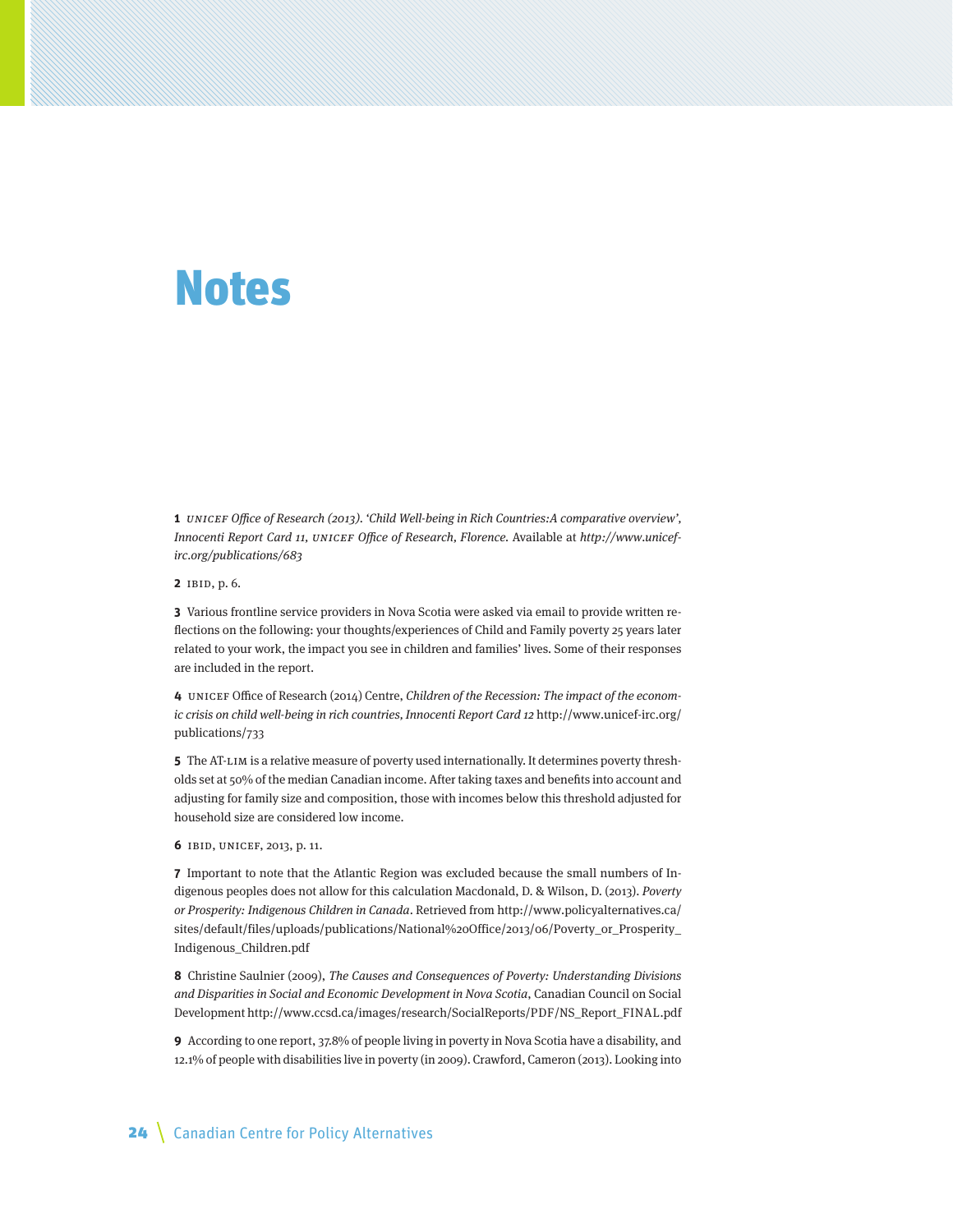poverty: Income sources of poor people with disabilities in Canada. Toronto: Institute for Research and Development on Inclusion and Society (IRIS) and Council of Canadians with Disabilities.

**10** Caledon Institute of Social Policy. 2014. Welfare in Canada 2013. Retrieved at http://www. caledoninst.org/Publications/PDF/1057ENG%2Epdf

**11** Constant dollars factor out the effect of inflation in order to accurately compare dollar amounts over time.

**12** Tarasuk, V, A. Mitchell and N. Dachner. 2014. Household food insecurity in Canada 2012. Retrieved from http://nutritionalsciences.lamp.utoronto.ca/.

**13** See Hunger Counts 2011 and 2013 available at http://www.foodbankscanada.ca/Learn-About-Hunger/Publications/Research.aspx.

**14** See Hobcraft, John and Kathleen Kiernan. 2001. "Childhood Poverty, Early Motherhood and Adult Social Exclusion." British Journal of Sociology, 52(3): 495–517; Roberts, Helen. 1997. Socioeconomic determinants of health: Children, inequalities, and health." British Medical Journal, 314:1122; Ross, David, K. Scott and M. Kelly. 1996. Child Poverty: What are the Consequences? Ottawa: Canadian Council on Social Development; Barker, D. 2004. "The developmental origins of adult disease."Journal of the American College of Nutrition, 23(6): 588s-595s.

**15** IBID, UNICEF (2013).

**16** See Wilkinson, R. and K. Pickett. 2009. The Spirit Level: Why Greater Equality Makes Societies Stronger, for an account of how almost every measure of well-being is affected more by how unequal a society than by how wealthy it is.

**17** Pasma, C. (2010). Bearing the Brunt: How the 2008 Recession Created Poverty for Canadian Families. Ottawa, ON: Citizens for Public Justice.

**18** Part of this increase may also be as a result of more workers being pulled in as the minimum wage itself has been increasing; for the rates, see Statistics Canada, Labour Force Survey, 2013. Available at http://www.statcan.gc.ca/pub/71-543-g/71-543-g2013001-eng.htm

**19** See Judy Haiven, Larry Haiven and Kyle Buott (2012), Labour Standards Reform In Nova Scotia: Reversing The War Against Workers. Halifax: CCPA-NS. https://www.policyalternatives.ca/sites/ default/files/uploads/publications/Nova%20Scotia%20Office/2012/03/LabourStandardsReformNS.pdf

**20** See government of Nova Scotia Poverty Reduction Actions and Initiatives, http://www.gov. ns.ca/coms/poverty/

**21** Province of Nova Scotia (2009). Nova Scotia's Poverty Reduction Strategy: Preventing Poverty, Promoting Prosperity. Halifax: Province of NS. http://novascotia.ca/govt/povertystrategy/

**22** UNICEF Innocenti Research Centre. (2008). The childcare transition. Report Card #8. Florence: Author.

**23** Ferns, C. and M. Friendly (2014). The State of Early Childhood Education and Care in Canada 2012. Childcare Resource and Research Unit. Available at http://childcarecanada.org/sites/ default/files/StateofECEC2012.pdf

**24** Ibid.

**25** Patychuk, D. 2010. Data from 2006 Census, Community Social Data Strategy. Prepared for Colour of Poverty-Colour of Change Network.

**26** Statistics Canada. July 2014. Annual Income Estimates for Census Families and Individuals (T1 Family File) Family Data User's Guide. Income Statistics Division.